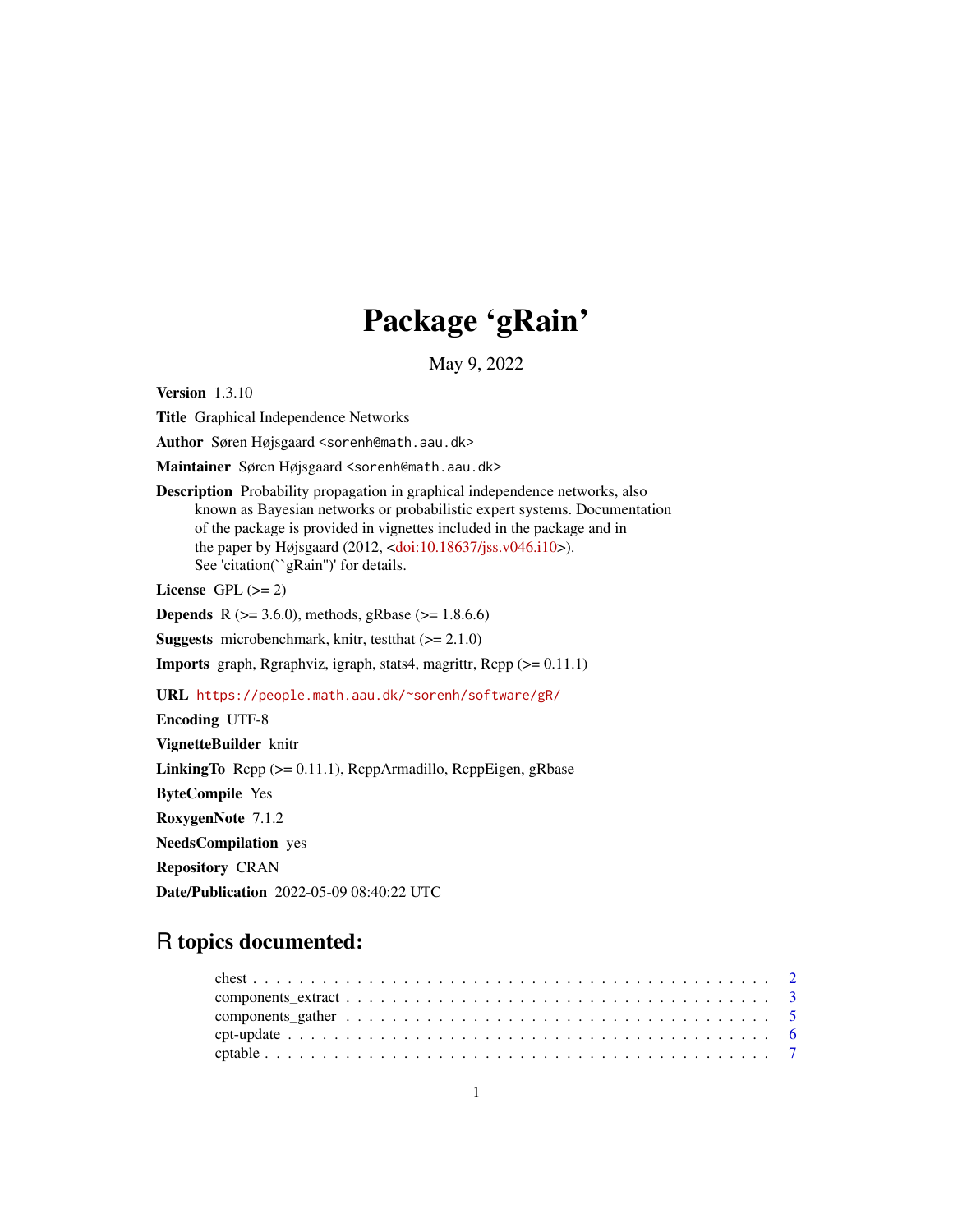#### <span id="page-1-0"></span> $2 \cos \theta$  chest  $\cos \theta$  chest  $\cos \theta$  chest  $\cos \theta$

## **Index** [33](#page-32-0)

chest *Chest clinic example*

## Description

Conditional probability tables for the chest clinic example.

#### Usage

data(chest\_cpt)

#### Format

An object of class list of length 8.

```
## 'data' generated with the following code fragment
yn <- c("yes", "no")
a <- cptable(~asia, values=c(1,99),levels=yn)
t.a <- cptable(~tub|asia, values=c(5,95,1,99),levels=yn)
s <- cptable(~smoke, values=c(5,5), levels=yn)
l.s <- cptable(~lung|smoke, values=c(1,9,1,99), levels=yn)
b.s <- cptable(~bronc|smoke, values=c(6,4,3,7), levels=yn)
e.lt <- cptable(~either|lung:tub,values=c(1,0,1,0,1,0,0,1),levels=yn)
x.e <- cptable(~xray|either, values=c(98,2,5,95), levels=yn)
d.be <- cptable(~dysp|bronc:either, values=c(9,1,7,3,8,2,1,9), levels=yn)
grain(compileCPT(a, t.a, s, l.s, b.s, e.lt, x.e, d.be))
```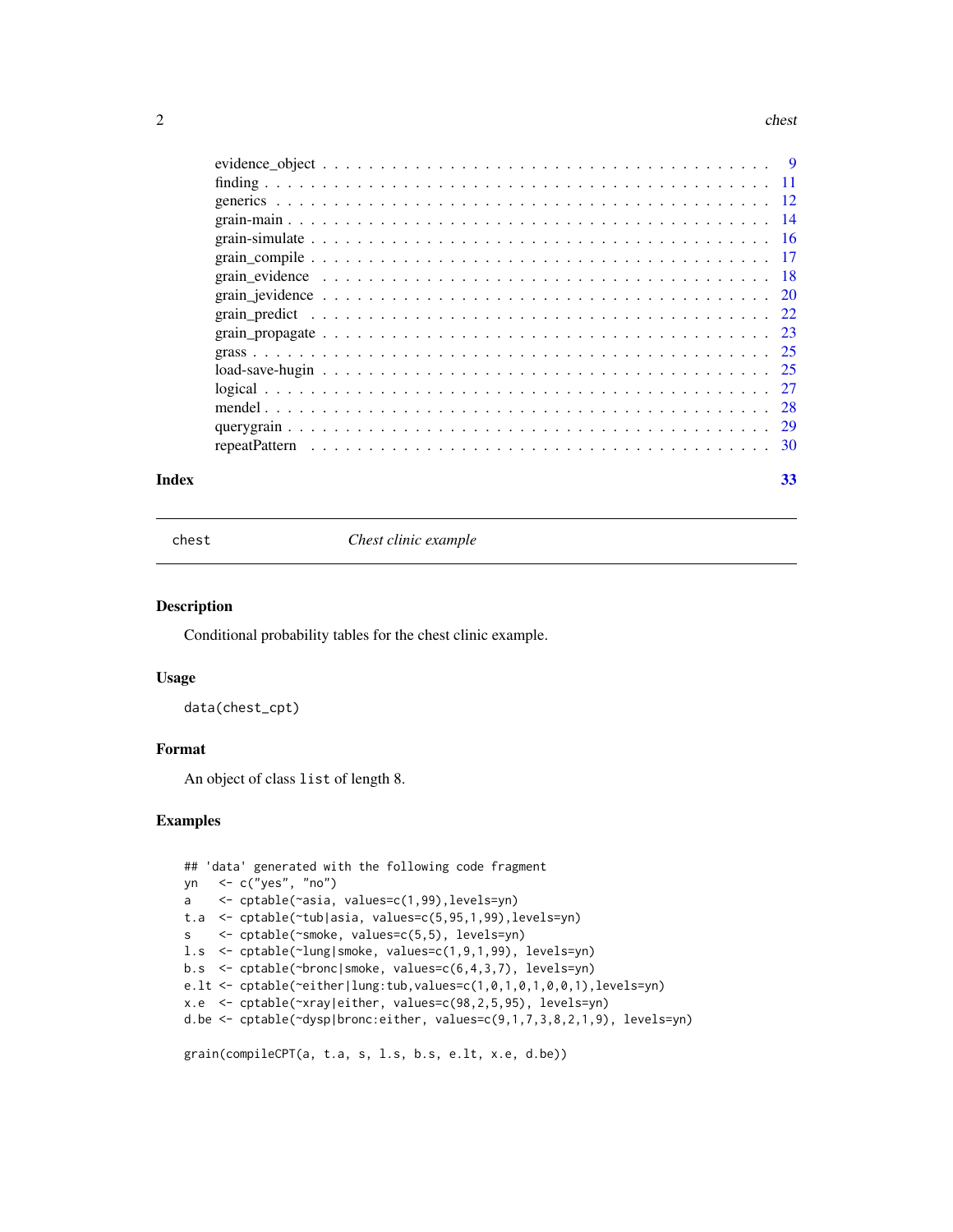```
# 'data' generated from
# chest_cpt <- list(a, t.a, s, l.s, b.s, e.lt, x.e, d.be)
data(chest_cpt)
```
components\_extract *Extract conditional probabilities and clique potentials from data.*

## <span id="page-2-1"></span>Description

Extract list of conditional probability tables and list of clique potentials from data.

## Usage

```
extractCPT(data_, graph, smooth = 0)
extractPOT(data_, graph, smooth = 0)
extractMARG(data_, graph, smooth = 0)
marg2pot(mg)
pot2marg(pt)
```
## Arguments

| data   | A named array or a data frame.                                                                                                                                                                                                      |
|--------|-------------------------------------------------------------------------------------------------------------------------------------------------------------------------------------------------------------------------------------|
| graph  | A graphNEL object or a list or formula which can be turned into a graphNEL<br>object by calling ug or dag. For extract CPT, graph must be/define a DAG<br>while for extractPOT, graph must be/define undirected triangulated graph. |
| smooth | See 'details' below.                                                                                                                                                                                                                |
| mg     | An object of class marg rep                                                                                                                                                                                                         |
| pt     | An object of class pot_rep                                                                                                                                                                                                          |

## Details

If smooth is non-zero then smooth is added to all cell counts before normalization takes place.

#### Value

- extractCPT: A list of conditional probability tables.
- extractPOT: A list of clique potentials.
- extractMARG: A list of clique marginals.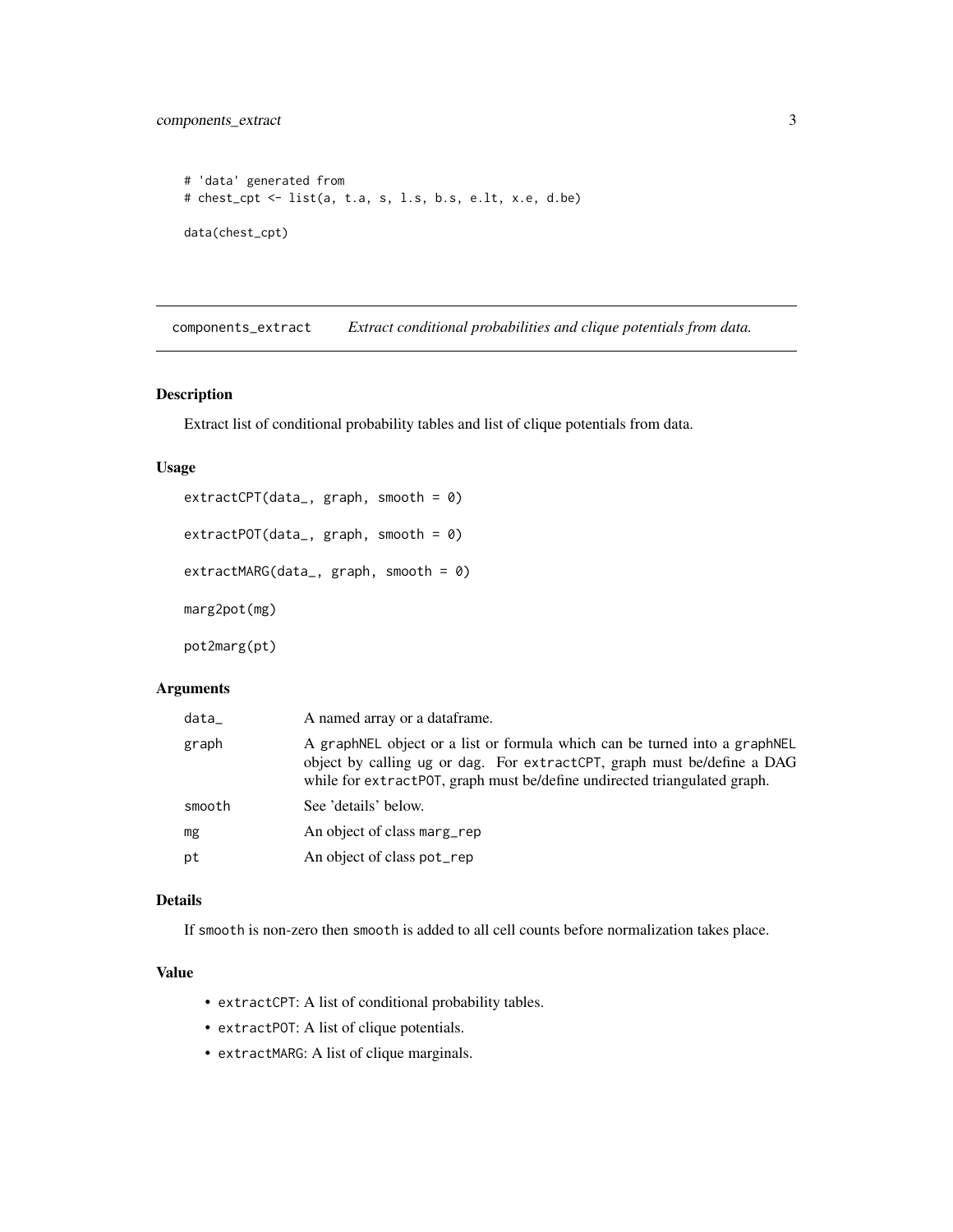#### <span id="page-3-0"></span>Author(s)

Søren Højsgaard, <sorenh@math.aau.dk>

#### References

Søren Højsgaard (2012). Graphical Independence Networks with the gRain Package for R. Journal of Statistical Software, 46(10), 1-26. <https://www.jstatsoft.org/v46/i10/>.

#### See Also

[compileCPT](#page-4-1), [compilePOT](#page-4-1), [grain](#page-13-1)

```
## Extract cpts / clique potentials from data and graph
# specification and create network. There are different ways:
data(lizard, package="gRbase")
# DAG: height <- species -> diam
daG <- dag(~species + height:species + diam:species)
# UG : [height:species][diam:species]
uG <- ug(~height:species + diam:species)
pt <- extractPOT(lizard, ~height:species + diam:species)
cp <- extractCPT(lizard, ~species + height:species + diam:species)
pt
cp
# Both specify the same probability distribution
tabListMult(pt) %>% as.data.frame.table
tabListMult(cp) %>% as.data.frame.table
## Not run:
# Bayesian networks can be created as
bn.uG <- grain(pt)
bn.daG <- grain(cp)
# The steps above are wrapped into a convenience method which
# builds a network from at graph and data.
bn.uG <- grain(uG, data=lizard)
bn.daG <- grain(daG, data=lizard)
## End(Not run)
```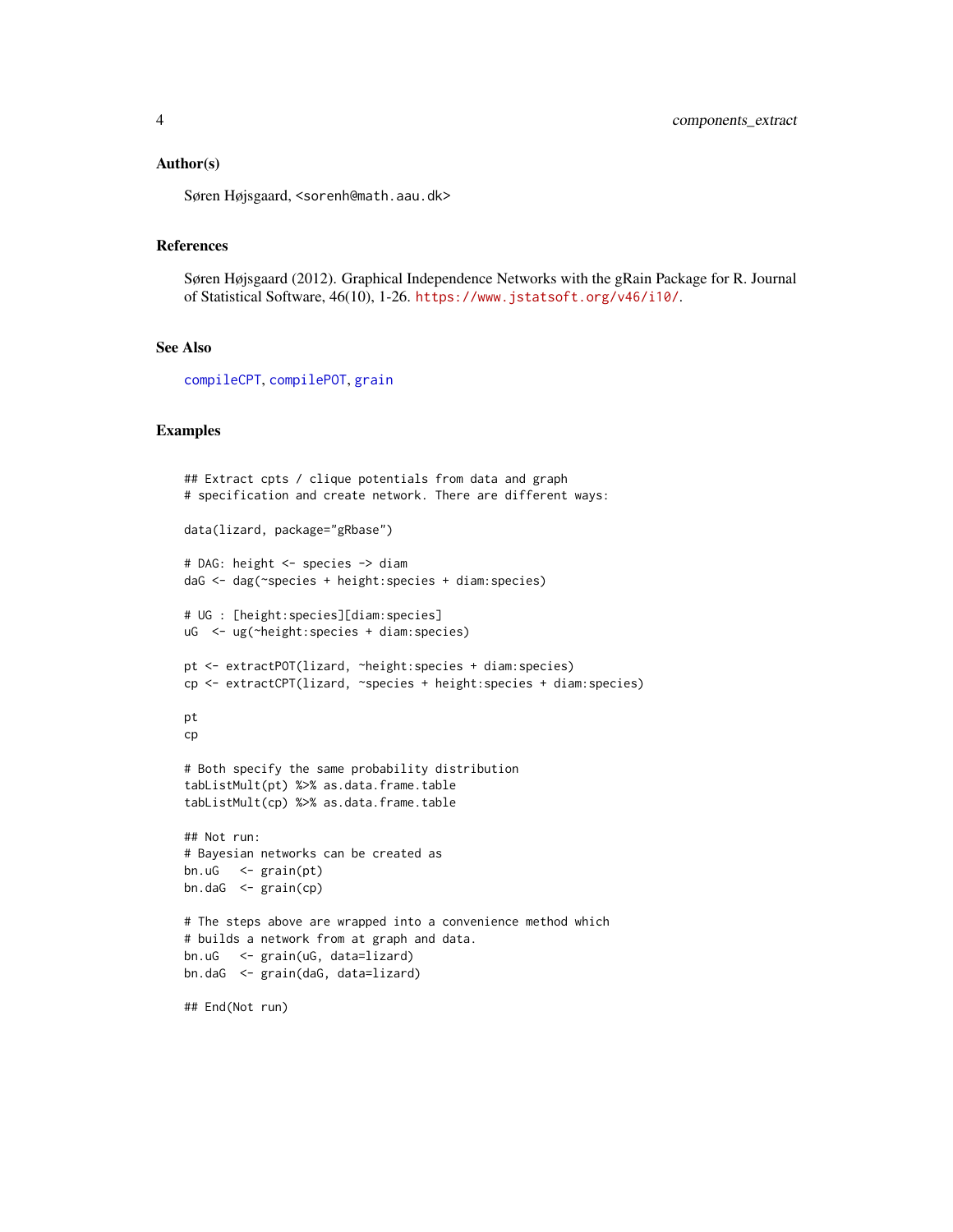<span id="page-4-0"></span>components\_gather *Compile conditional probability tables / cliques potentials.*

#### <span id="page-4-1"></span>Description

Compile conditional probability tables / cliques potentials as a preprocessing step for creating a graphical independence network

#### Usage

```
completeP T(x, ..., forceCheck = TRUE)compilePOT(x, ..., forceCheck = TRUE)parse_cpt(xi)
```
#### Arguments

| x                       | To compile CPT x is a list of conditional probability tables; to compile POT, x is<br>a list of clique potentials. |
|-------------------------|--------------------------------------------------------------------------------------------------------------------|
| $\cdot$ $\cdot$ $\cdot$ | Additional arguments; currently not used.                                                                          |
| forceCheck              | Controls if consistency checks of the probability tables should be made.                                           |
| хi                      | cpt in some representation                                                                                         |

## Details

\* `compileCPT` is relevant for turning a collection of cptable's into an object from which a network can be built. For example, when specification of a cpt is made with cptable then the levels of the node is given but not the levels of the parents. `compileCPT` checks that the levels of variables in the cpt's are consistent and also that the specifications define a dag.

\* `compilePOT` is not of direct relevance for the user for the moment. However, the elements of the input should be arrays which define a chordal undirected graph and the arrays should, if multiplied, form a valid probability density.

## Value

A list with a class attribute.

### Author(s)

Søren Højsgaard, <sorenh@math.aau.dk>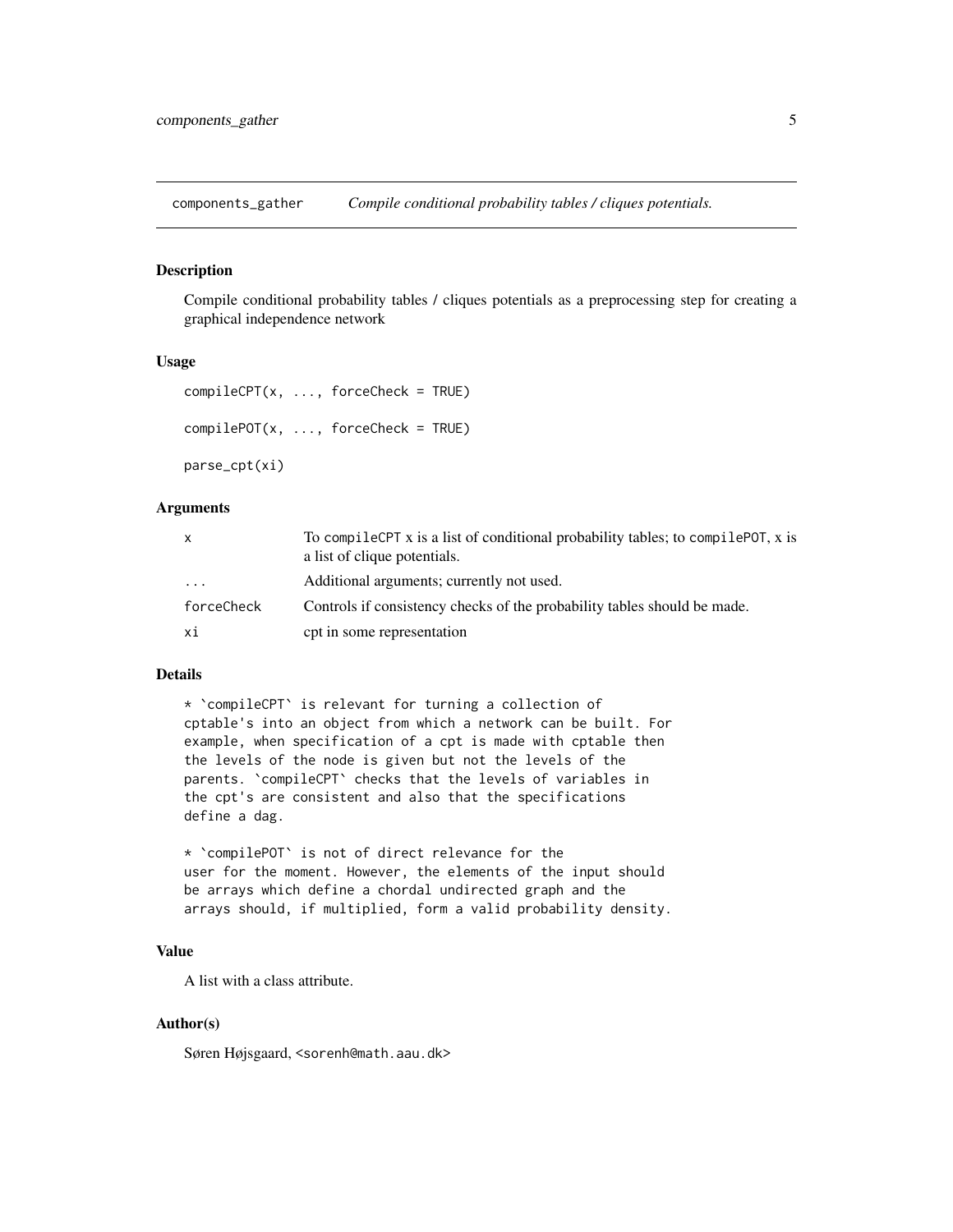## <span id="page-5-0"></span>References

Søren Højsgaard (2012). Graphical Independence Networks with the gRain Package for R. Journal of Statistical Software, 46(10), 1-26. <https://www.jstatsoft.org/v46/i10/>.

## See Also

[extractCPT](#page-2-1), [extractPOT](#page-2-1), [extractMARG](#page-2-1)

## Examples

```
data(chest_cpt)
x <- compileCPT(chest_cpt)
class(x)
grain(x)
```
## FIXME: compileCPT/compilePOT examples missing.

cpt-update *Update components of Bayesian network*

## Description

Update components of Bayesian network.

#### Usage

setCPT(object, value)

```
## S3 method for class 'cpt_grain'
setCPT(object, value)
```
#### Arguments

| object | A grain object.                   |
|--------|-----------------------------------|
| value  | A named list, see examples below. |

#### Author(s)

Søren Højsgaard, <sorenh@math.aau.dk>

#### References

Søren Højsgaard (2012). Graphical Independence Networks with the gRain Package for R. Journal of Statistical Software, 46(10), 1-26. <https://www.jstatsoft.org/v46/i10/>.

## See Also

[grain](#page-13-1), [propagate](#page-0-0), [triangulate](#page-0-0), [rip](#page-0-0), [junctionTree](#page-0-0)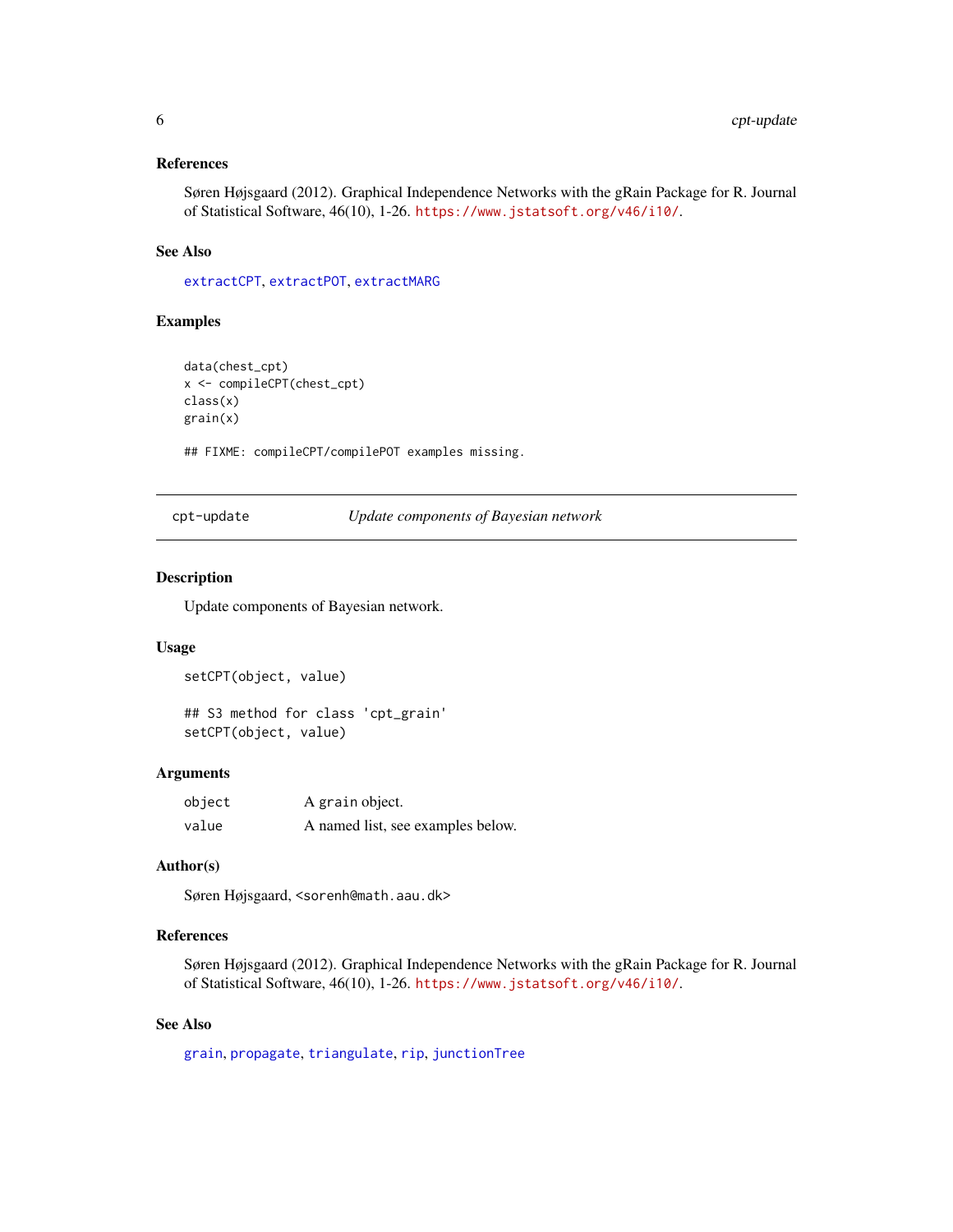#### <span id="page-6-0"></span>cptable  $\overline{7}$

## Examples

```
## See the wet grass example at
## https://en.wikipedia.org/wiki/Bayesian_network
yn <- c("yes", "no")
p.R <- cptable(~R, values=c(.2, .8), levels=yn)
p.S_R <- cptable(~S:R, values=c(.01, .99, .4, .6), levels=yn)
p.G_SR <- cptable(~G:S:R, values=c(.99, .01, .8, .2, .9, .1, 0, 1), levels=yn)
x <- compileCPT(p.R, p.S_R, p.G_SR)
x
wet.bn \leq grain(x)
getgrain(wet.bn, "cpt")
getgrain(wet.bn, "cpt")$R
getgrain(wet.bn, "cpt")$S
# Now update some cpt's
wet.bn2 <- setCPT(wet.bn, list(R=c(.3, .7), S=c(.1, .9, .7, .3)))
getgrain(wet.bn2, "cpt")$R
getgrain(wet.bn2, "cpt")$S
```
<span id="page-6-1"></span>

| ∵ptable |
|---------|
|---------|

*Create conditional probability tables (CPTs)* 

## Description

Creates conditional probability tables of the form  $p(v|pa(v))$ .

## Usage

```
cptable(vpar, levels = NULL, values = NULL, normalize = TRUE, smooth = 0)
```
#### Arguments

| vpar      | Specifications of the names in $P(v pa1,pak)$ . See section 'details' for informa-<br>tion about the form of the argument. |
|-----------|----------------------------------------------------------------------------------------------------------------------------|
| levels    | See 'details' below.                                                                                                       |
| values    | Probabilities; recycled if necessary. Regarding the order, please see section 'de-<br>tails' and the examples.             |
| normalize | See 'details' below.                                                                                                       |
| smooth    | See 'details' below.                                                                                                       |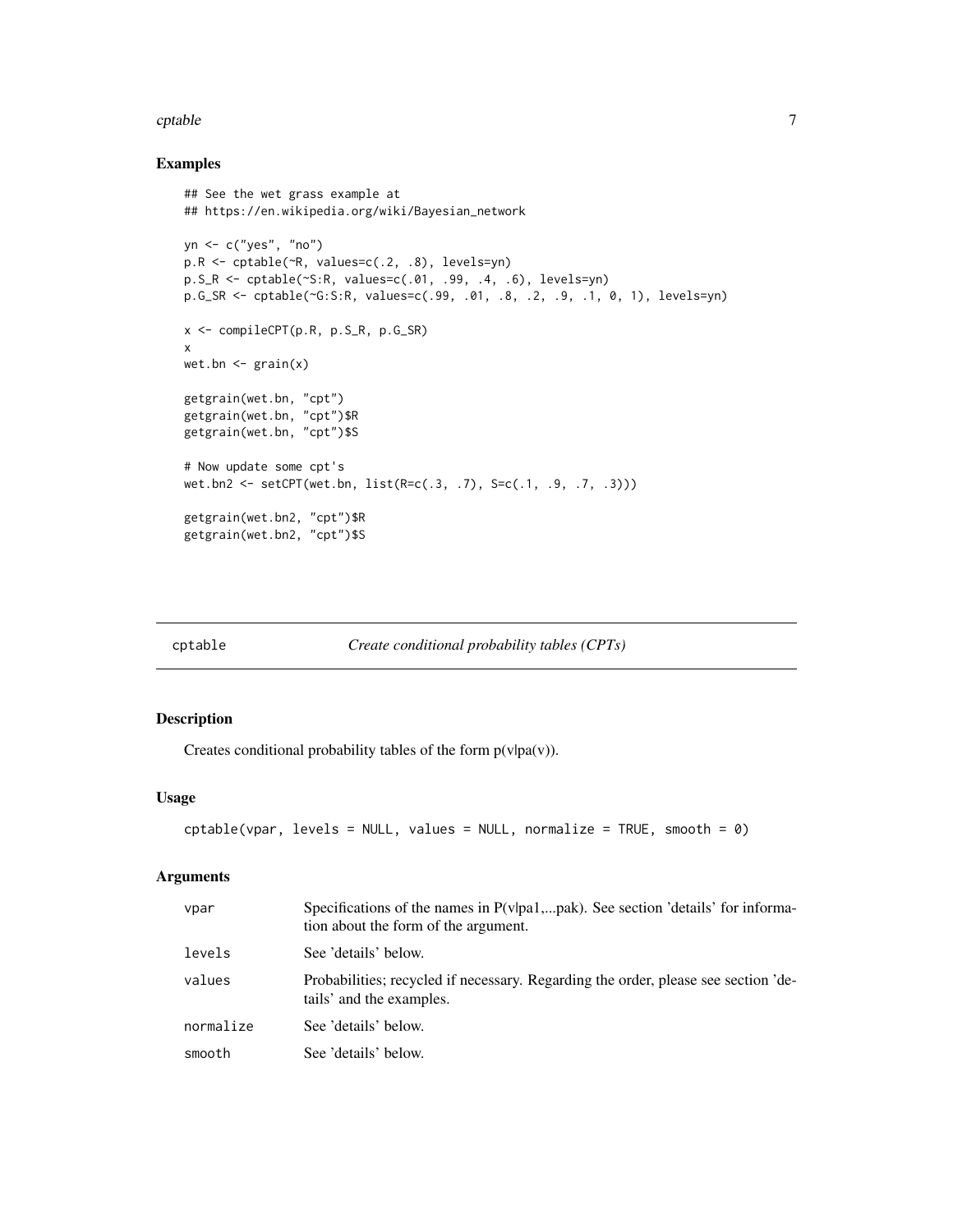## Details

If normalize=TRUE then the probabilities are normalized to sum to one for each configuration of the parents.

If smooth is non–zero then zero entries of values are replaced with smooth **before** normalization takes place.

Regarding the form of the argument vpar: To specify  $P(a|b, c)$  one may write ~a|b:c, ~a:b:c,  $\alpha$ |b+c,  $\alpha$ a+b+c or c("a", "b", "c"). Internally, the last form is used. Notice that the + and : operator is used as a separator only. The order of the variables IS important so the operators DO NOT commute.

If a has levels a1, a2 and likewise for b and c then the order of values corresponds to the configurations (a1,b1,c1), (a2,b1,c1) (a1,b2,c1), (a2,b2,c1) etc. That is, the first variable varies fastest. Hence the first two elements in values will be the conditional probabilities of a given b=b1,  $c = c1$ .

## Value

A cptable object (a numeric vector with various attributes).

#### Author(s)

Søren Højsgaard, <sorenh@math.aau.dk>

## References

Søren Højsgaard (2012). Graphical Independence Networks with the gRain Package for R. Journal of Statistical Software, 46(10), 1-26. <https://www.jstatsoft.org/v46/i10/>.

#### See Also

[andtable](#page-26-1), [ortable](#page-26-1), [extractCPT](#page-2-1), [compileCPT](#page-4-1), [extractPOT](#page-2-1), [compilePOT](#page-4-1), [grain](#page-13-1), [parray](#page-0-0)

```
## See the wet grass example at
## https://en.wikipedia.org/wiki/Bayesian_network
yn <- c("yes", "no")
p.R <- cptable(~R, values=c(.2, .8), levels=yn)
p.S_R <- cptable(~S:R, values=c(.01, .99, .4, .6), levels=yn)
p.G_SR <- cptable(~G:S:R, values=c(.99, .01, .8, .2, .9, .1, 0, 1), levels=yn)
# or
ssp <- list(R=yn, S=yn, G=yn) # state space
p.R <- cptable(~R, values=c(.2, .8), levels=ssp)
p.S_R <- cptable(~S:R, values=c(.01, .99, .4, .6), levels=ssp)
p.G_SR <- cptable(~G:S:R, values=c(.99, .01, .8, .2, .9, .1, 0, 1), levels=ssp)
```
<span id="page-7-0"></span>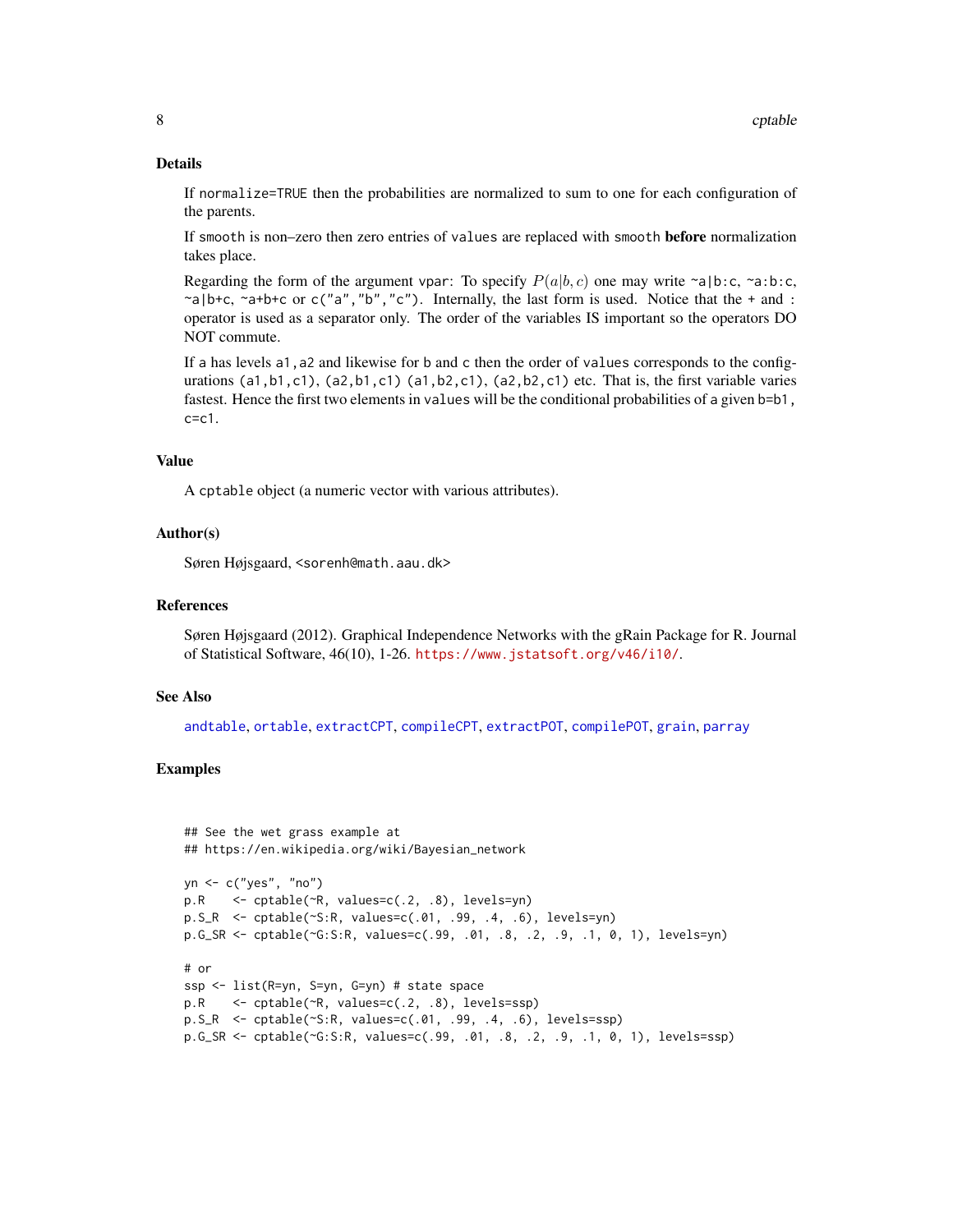```
# components above are "intermediate representations" and are turned into arrays with
wet.cpt <- compileCPT(p.R, p.S_R, p.G_SR)
wet.cpt
wet.cpt$S # etc
# A Bayesian network is created with:
wet.bn <- grain(wet.cpt)
# Can also create arrays directly
## Not run:
ssp <- list(R=yn, S=yn, G=yn) # state space
p.R <- c(.2, .8)p.S_R \leq c(.01, .99, .4, .6)p.G_SR <- c(.99, .01, .8, .2, .9, .1, 0, 1)
dim(p.R) <- 2
dimnames(p.R) <- ssp["R"]
dim(p.S_R) <- c(2, 2)dimnames(p.S_R) <- ssp[c("S", "R")]
dim(p.G_SR) \leq c(2, 2, 2)dimnames(p.G_SR) <- ssp[c("G", "S", "R")]
# Arrays can be created (easier?) with parray() from gRbase
p.R <- parray("R", levels=ssp, values=c(.2, .8))
p.S_R <- parray(c("S", "R"), levels = ssp, values=c(.01, .99, .4, .6))
p.G_SR <- parray(~ G:S:R, levels = ssp, values=c(.99, .01, .8, .2, .9, .1, 0, 1))
```

```
## End(Not run)
```
evidence\_object *Evidence objects*

#### **Description**

Functions for defining and manipulating evidence.

#### Usage

```
new_ev(evi.list = NULL, levels)
is.null_ev(object)
## S3 method for class 'grain_ev'
as.data.frame(x, row.names = NULL, optional = FALSE, ...)
setdiff_ev(ev1, ev2)
union_ev(ev1, ev2)
```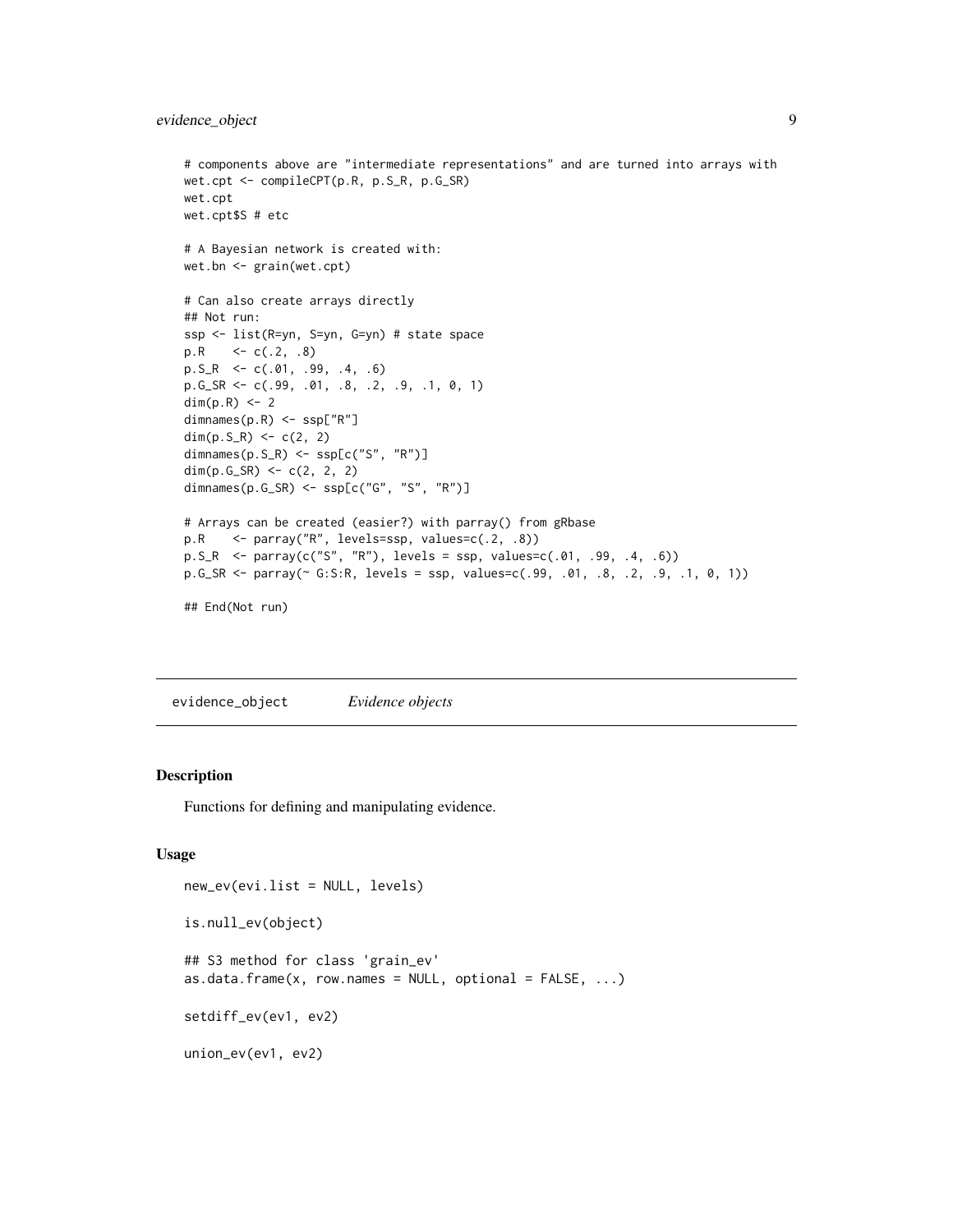#### Arguments

| evi.list  | A named list with evidence; see 'examples' below. |
|-----------|---------------------------------------------------|
| levels    | A named list with the levels of all variables.    |
| object    | Some R object.                                    |
| x         | An evidence object.                               |
| row.names | Not used.                                         |
| optional  | Not used.                                         |
|           | Not used.                                         |
| ev1, ev2  | Evidence.                                         |

#### Details

Evidence is specified as a list. Internally, evidence is represented as a grain evidence object which is a list with 4 elements.

## Author(s)

Søren Højsgaard, <sorenh@math.aau.dk>

```
## Define the universe
```

```
uni \le list(asia = c("yes", "no"), tub = c("yes", "no"), smoke = c("yes", "no"),
            lung = c("yes", "no"), bronc = c("yes", "no"), either = <math>c("yes", "no")</math>,xray = c("yes", "no"), dysp = c("yes", "no")e1 <- list(dysp="no", xray="no")
eo1 <- new_ev( e1, levels=uni )
eo1
as.data.frame( eo1 )
eo1 %>% str
e1.2 <- list(dysp="no", xray=c(0, 1))
eo1.2 <- new_ev( e1.2, levels=uni )
eo1.2
# Notice that in eo1.2, xray is not regarded as hard
# evidence but as a weight on each level. Other than that, eo1.2
# and eo1 are equivalent here. This is used in connection
# with specifying likelihood evidence.
e2 <- list(dysp="yes", asia="yes")
eo2 <- new_ev(e2, uni)
# If evidence 'e1' is already set in the network and new evidence
# 'e2' emerges, the evidence in the network must be updated. But
# there is a conflict in that dysp="yes" in 'e1' and
```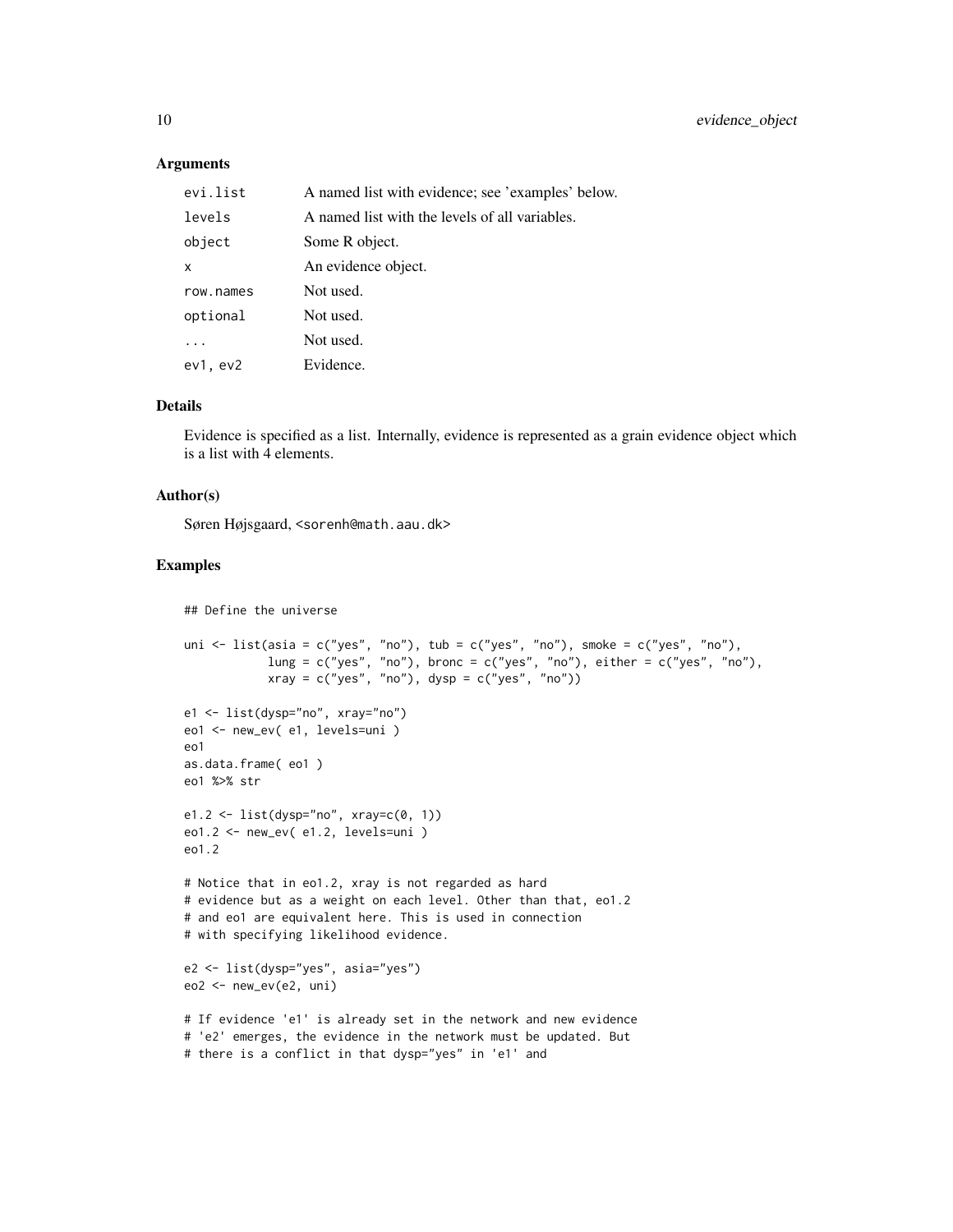#### <span id="page-10-0"></span>finding the contract of the contract of the contract of the contract of the contract of the contract of the contract of the contract of the contract of the contract of the contract of the contract of the contract of the co

```
# dysp="no" in 'e2'. The (arbitrary) convention is that
# existsting evidence overrides new evidence so that the only new
# evidence in 'e2' is really asia="yes".
# To subtract existing evidence from new evidence we can do:
setdiff_ev( eo2, eo1 )
# Likewise the 'union' is
union_ev( eo2, eo1 )
```
finding *Set, retrieve, and retract finding in Bayesian network.*

## <span id="page-10-1"></span>**Description**

Set, retrieve, and retract finding in Bayesian network. NOTICE: The functions described here are kept only for backward compatibility; please use the corresponding evidence-functions in the future.

### Usage

setFinding(object, nodes = NULL, states = NULL, flist = NULL, propagate = TRUE)

#### Arguments

| object    | A "grain" object                                               |
|-----------|----------------------------------------------------------------|
| nodes     | A vector of nodes                                              |
| states    | A vector of states (of the nodes given by 'nodes')             |
| flist     | An alternative way of specifying findings, see examples below. |
| propagate | Should the network be propagated?                              |

## Note

NOTICE: The functions described here are kept only for backward compatibility; please use the corresponding evidence-functions in the future:

setEvidence() is an improvement of setFinding() (and as such setFinding is obsolete). Users are recommended to use setEvidence() in the future.

setEvidence() allows to specification of "hard evidence" (specific values for variables) and likelihood evidence (also known as virtual evidence) for variables.

The syntax of setEvidence() may change in the future.

## Author(s)

Søren Højsgaard, <sorenh@math.aau.dk>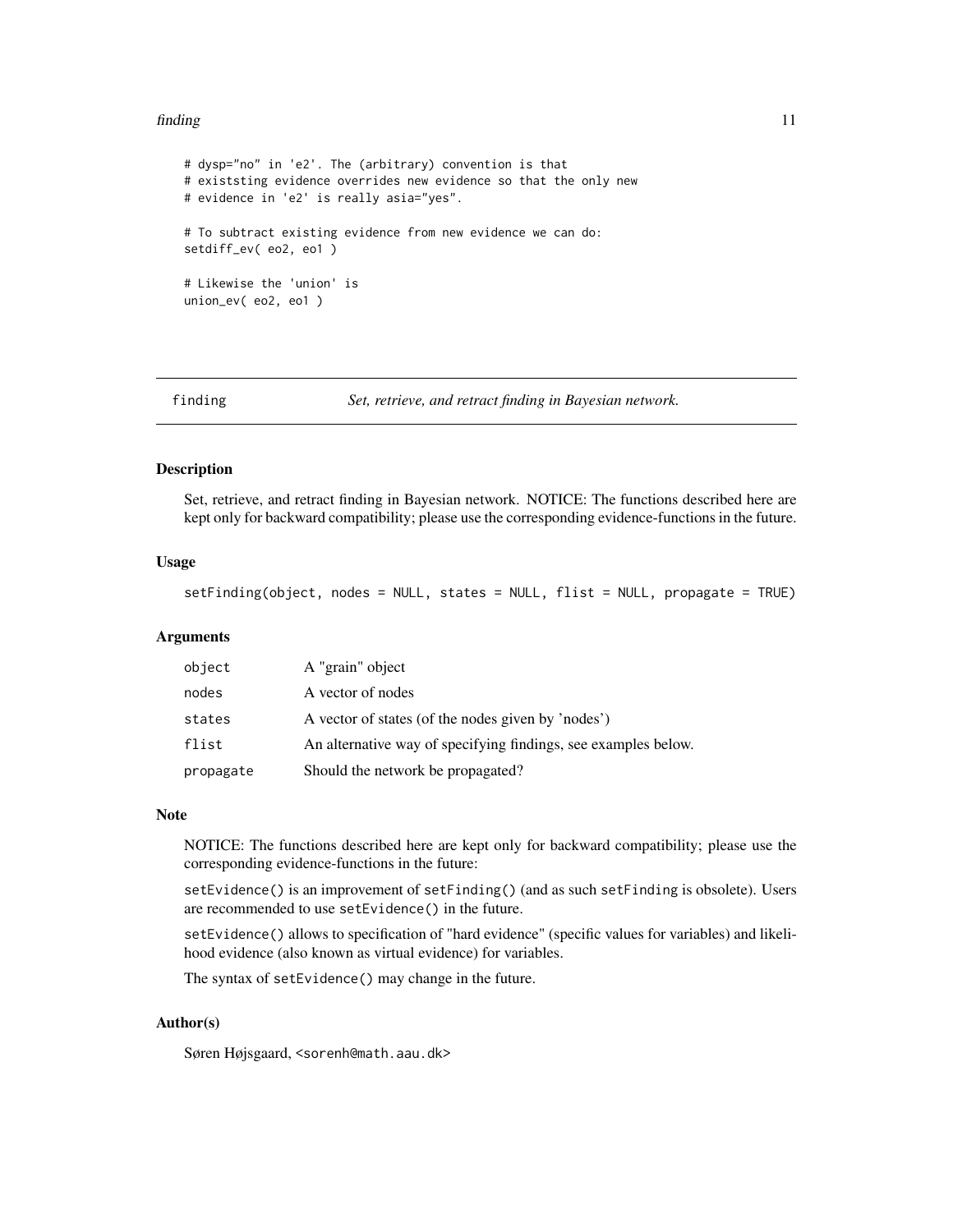#### <span id="page-11-0"></span>References

Søren Højsgaard (2012). Graphical Independence Networks with the gRain Package for R. Journal of Statistical Software, 46(10), 1-26. <https://www.jstatsoft.org/v46/i10/>.

## See Also

[setEvidence](#page-17-1), [getEvidence](#page-17-1), [retractEvidence](#page-17-1), [pEvidence](#page-17-1), [querygrain](#page-28-1)

```
## setFindings
yn <- c("yes", "no")
a <- cptable(~asia, values=c(1,99),levels=yn)
t.a <- cptable(~tub+asia, values=c(5,95,1,99),levels=yn)
s <- cptable(~smoke, values=c(5,5), levels=yn)
l.s <- cptable(~lung+smoke, values=c(1,9,1,99), levels=yn)
b.s <- cptable(~bronc+smoke, values=c(6,4,3,7), levels=yn)
e.lt <- cptable(~either+lung+tub,values=c(1,0,1,0,1,0,0,1),levels=yn)
x.e <- cptable(~xray+either, values=c(98,2,5,95), levels=yn)
d.be <- cptable(~dysp+bronc+either, values=c(9,1,7,3,8,2,1,9), levels=yn)
chest.cpt <- compileCPT(a, t.a, s, l.s, b.s, e.lt, x.e, d.be)
chest.bn <- grain(chest.cpt)
## These two forms are equivalent
bn1 <- setFinding(chest.bn, nodes=c("chest", "xray"), states=c("yes", "yes"))
bn2 <- setFinding(chest.bn, flist=list(c("chest", "yes"), c("xray", "yes")))
getFinding(bn1)
getFinding(bn2)
pFinding(bn1)
pFinding(bn2)
bn1 <- retractFinding(bn1, nodes="asia")
bn2 <- retractFinding(bn2, nodes="asia")
getFinding(bn1)
getFinding(bn2)
pFinding(bn1)
pFinding(bn2)
```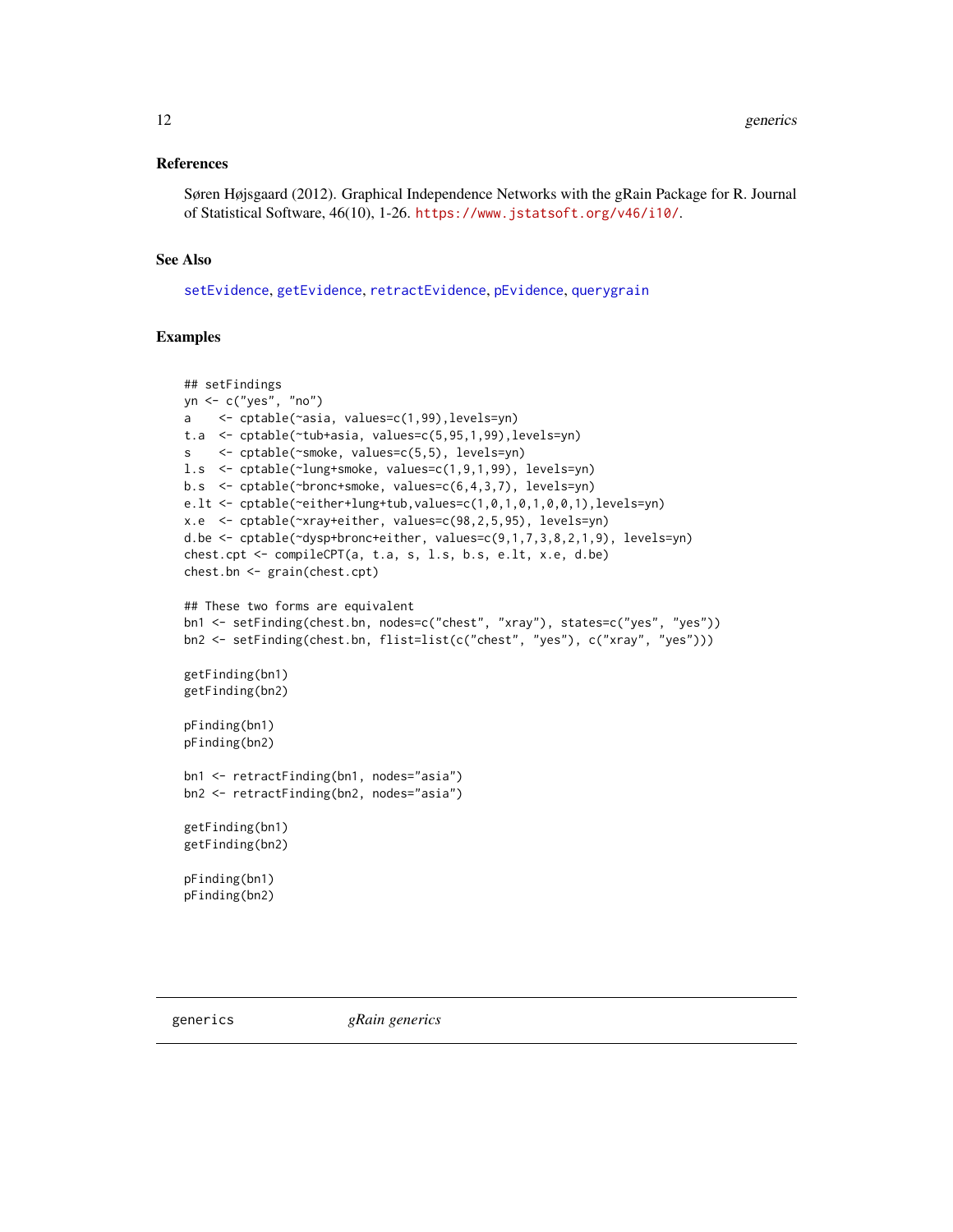#### generics and the set of the set of the set of the set of the set of the set of the set of the set of the set of the set of the set of the set of the set of the set of the set of the set of the set of the set of the set of

## Description

Generic functions etc for the gRain package

## Usage

```
nodeNames(object)
## S3 method for class 'grain'
nodeNames(object)
nodeStates(object, nodes = nodeNames(object))
## S3 method for class 'grain'
nodeStates(object, nodes = nodeNames(object))
universe(object, ...)
## S3 method for class 'grain'
universe(object, ...)
isCompiled(object)
isPropagated(object)
isCompiled(object) <- value
isPropagated(object) <- value
## S3 method for class 'cpt_spec'
vpar(object, ...)
## S3 method for class 'cpt_grain'
vpar(object, ...)
## S3 method for class 'grain'
rip(object, ...)
## S3 method for class 'grainEvidence_'
varNames(x)
```
## Arguments

| nodes                   | Some nodes of the object.                 |
|-------------------------|-------------------------------------------|
| $\cdot$ $\cdot$ $\cdot$ | Additional arguments; currently not used. |
| value                   | Value to be set for slot in object.       |
| x, object               | A relevant object.                        |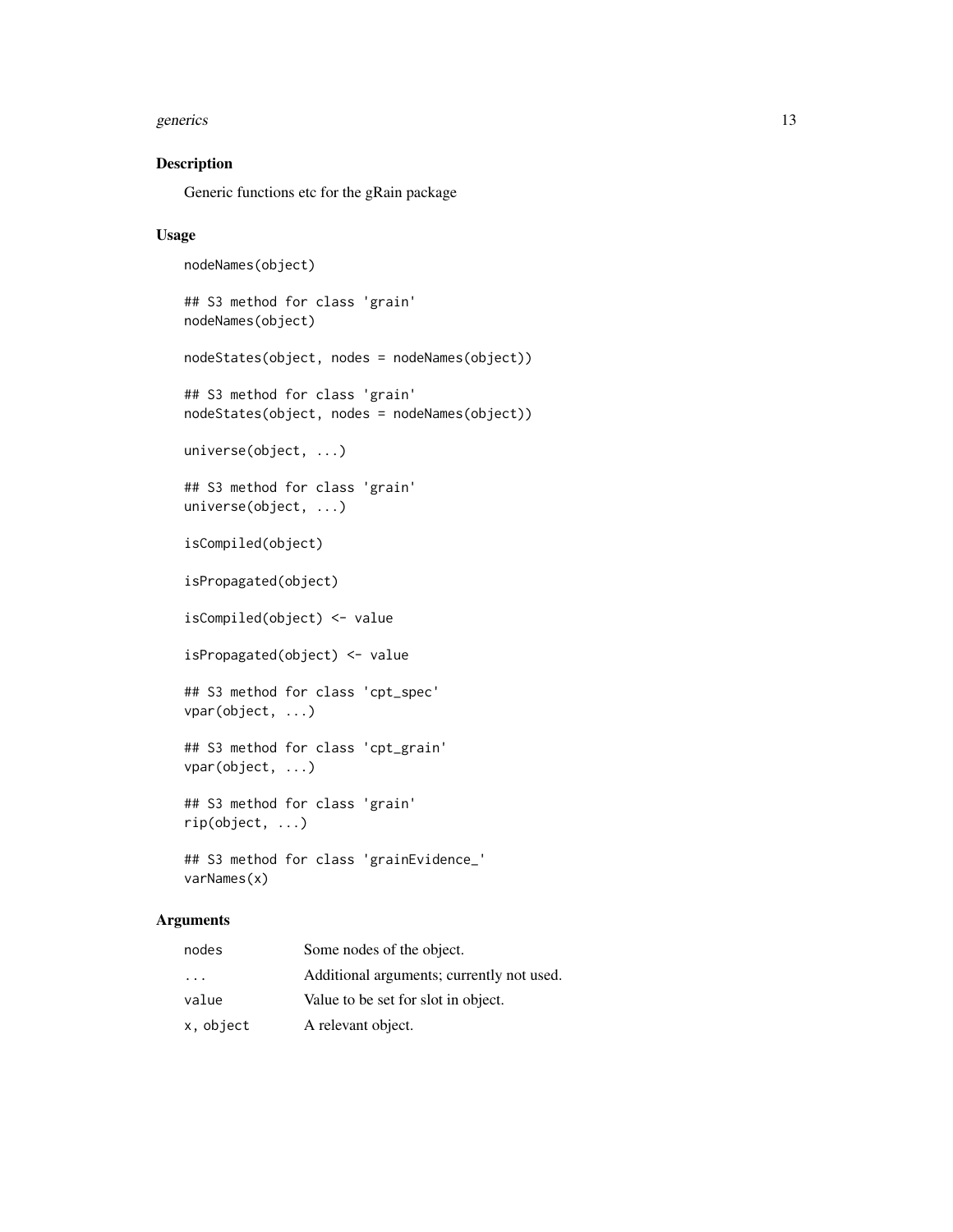<span id="page-13-0"></span>

#### <span id="page-13-1"></span>Description

Creating grain objects (graphical independence network).

## Usage

```
grain(x, \ldots)## S3 method for class 'cpt_spec'
grain(x, control = list(), smooth = 0, compile = TRUE, details = 0, ...)## S3 method for class 'CPTspec'
grain(x, control = list(), smooth = 0, compile = TRUE, details = 0, ...)## S3 method for class 'pot_spec'
grain(x, control = list(), smooth = 0, compile = TRUE, details = 0, ...)
## S3 method for class 'graphNEL'
grain(
  x,
  control = list(),
  smooth = 0,
  compile = TRUE,
  details = 0,data = NULL,
  ...
)
## S3 method for class 'dModel'
grain(
  x,
  control = list(),smooth = 0,
  compile = TRUE,
  details = 0,data = NULL,...
\lambda
```
## Arguments

x An argument to build an independence network from. Typically a list of conditional probability tables, a DAG or an undirected graph. In the two latter cases, data must also be provided.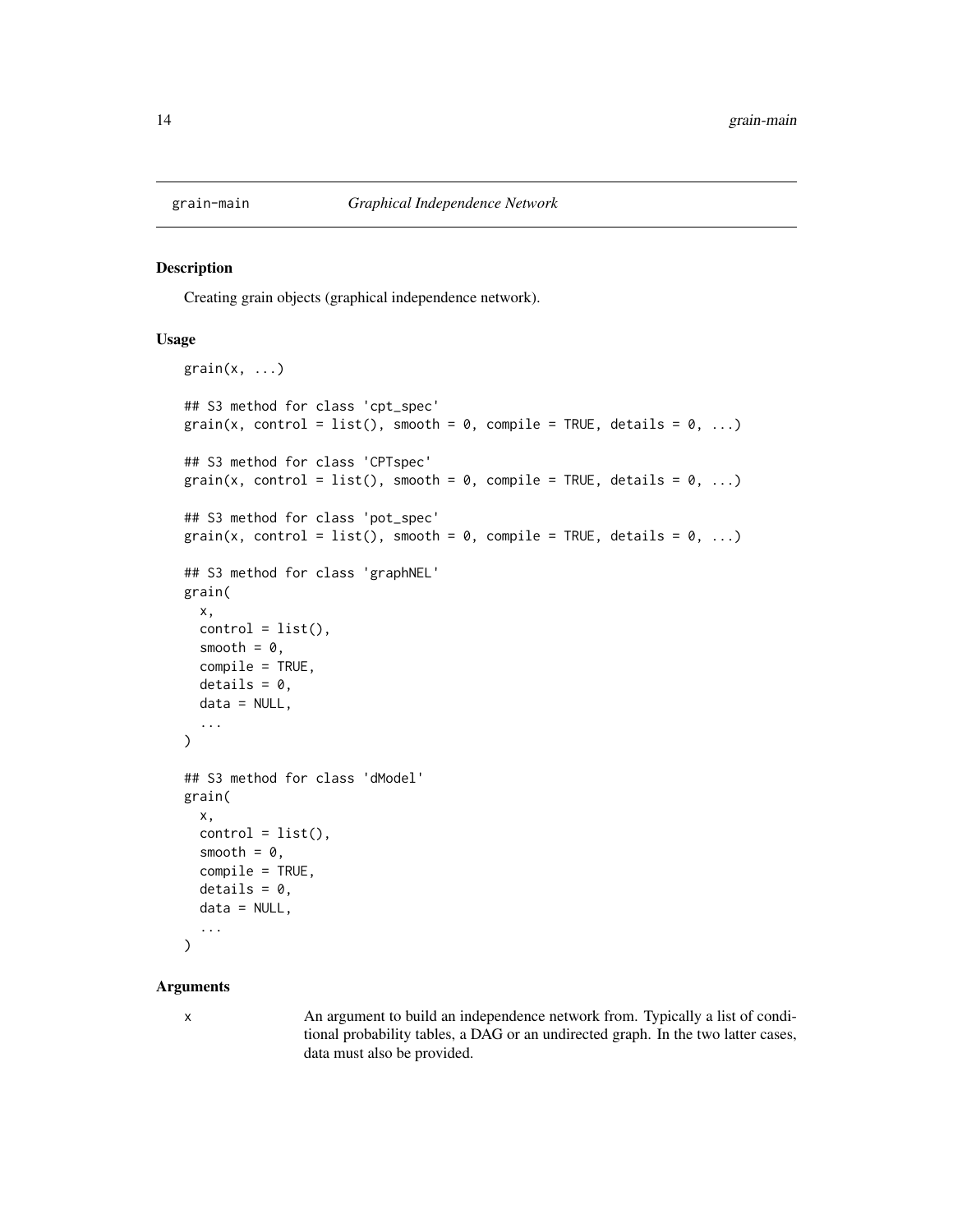#### <span id="page-14-0"></span>grain-main 15

| $\cdots$ | Additional arguments, currently not used.                                                                      |
|----------|----------------------------------------------------------------------------------------------------------------|
| control  | A list defining controls, see 'details' below.                                                                 |
| smooth   | A (usually small) number to add to the counts of a table if the grain is built from<br>a graph plus a dataset. |
| compile  | Should network be compiled.                                                                                    |
| details  | Debugging information.                                                                                         |
| data     | An optional data set (currently must be an array/table)                                                        |

## Details

If 'smooth' is non-zero then entries of 'values' which a zero are replaced by the value of 'smooth' - BEFORE any normalization takes place.

## Value

An object of class "grain"

## Note

A change from earlier versions of this package is that grain objects are now compiled upon creation.

## Author(s)

Søren Højsgaard, <sorenh@math.aau.dk>

## References

Søren Højsgaard (2012). Graphical Independence Networks with the gRain Package for R. Journal of Statistical Software, 46(10), 1-26. <https://www.jstatsoft.org/v46/i10/>.

## See Also

```
cptablecompile.grainpropagate.grainsetFindingsetEvidencegetFindingpFinding,
retractFinding, extractCPT, extractPOT, compileCPT, compilePOT
```
## Examples

## Asia (chest clinic) network created from conditional probability tables

|                                                                   | yn $\leq$ c("yes", "no")                   |                                                                                      |  |  |  |  |  |
|-------------------------------------------------------------------|--------------------------------------------|--------------------------------------------------------------------------------------|--|--|--|--|--|
|                                                                   |                                            |                                                                                      |  |  |  |  |  |
|                                                                   | a <- cptable(~asia,                        | $values=c(1,99)$ , levels=yn)                                                        |  |  |  |  |  |
|                                                                   | t.a $\leq$ cptable( $\sim$ tub+asia,       | $values=c(5, 95, 1, 99)$ , levels=yn)                                                |  |  |  |  |  |
|                                                                   | $s \le$ - cptable( $\sim$ smoke,           | $values=c(5,5)$ , levels=yn)                                                         |  |  |  |  |  |
|                                                                   | $l.s <$ - cptable( $\text{-}$ lung+smoke,  | $values=c(1,9,1,99)$ , levels=yn)                                                    |  |  |  |  |  |
|                                                                   | $b.s <$ - cptable(~bronc+smoke,            | $values=c(6,4,3,7)$ , levels=yn)                                                     |  |  |  |  |  |
|                                                                   | e.lt $\le$ cptable( $\le$ either+lung+tub, | $values=c(1,0,1,0,1,0,0,1)$ , levels=yn)                                             |  |  |  |  |  |
|                                                                   | $x.e$ <- cptable( $\gamma$ xray+either,    | $values=c(98, 2, 5, 95)$ , levels=yn)                                                |  |  |  |  |  |
|                                                                   |                                            | d.be $\leq$ cptable( $\leq$ dysp+bronc+either, values=c(9,1,7,3,8,2,1,9), levels=yn) |  |  |  |  |  |
| chest.cpt $\leq$ compileCPT(a, t.a, s, l.s, b.s, e.lt, x.e, d.be) |                                            |                                                                                      |  |  |  |  |  |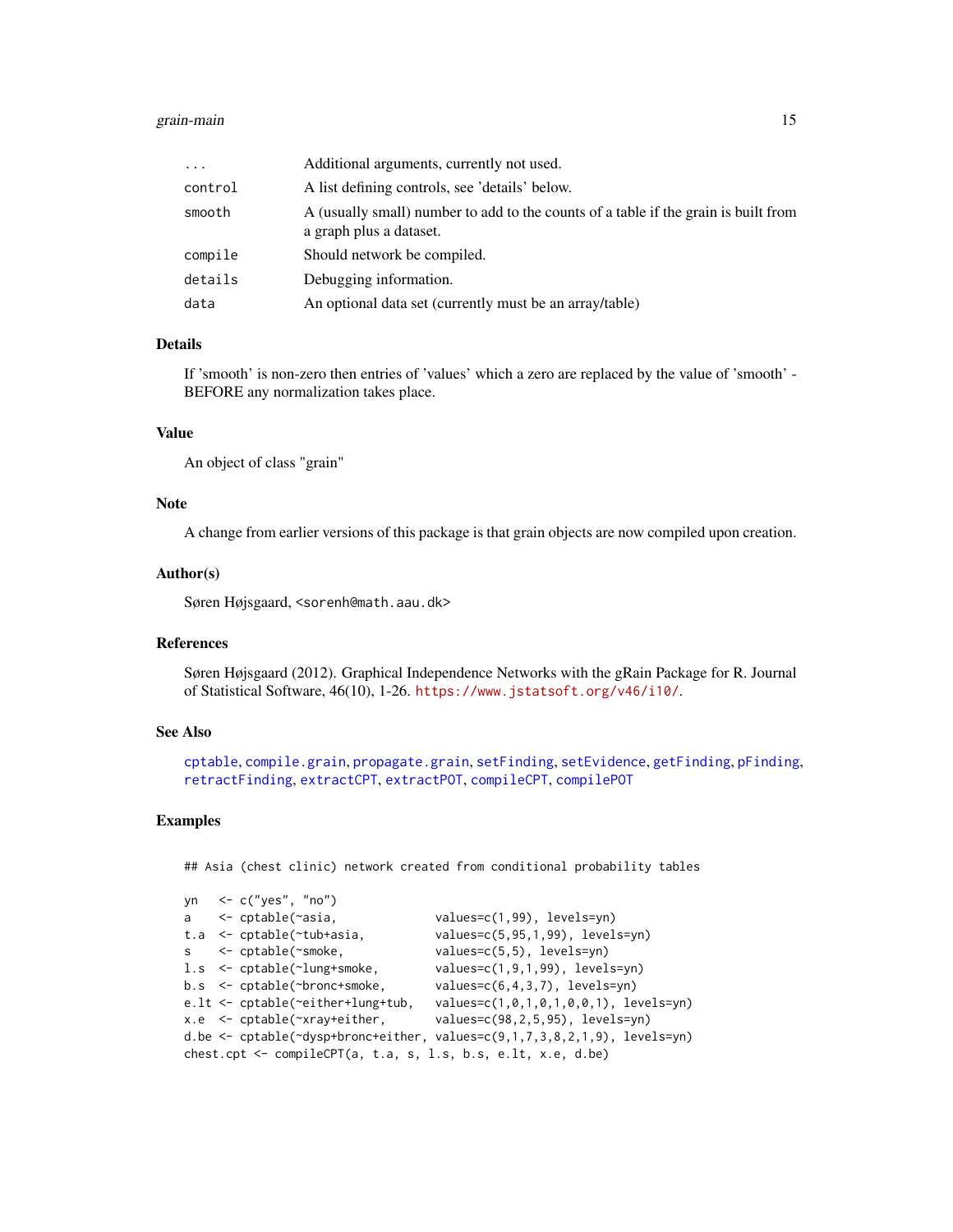```
chest.bn <- grain(chest.cpt)
## Create network from data and graph specification.
## There are different ways; see documentation in the "See all"
## links.
data(lizard, package="gRbase")
# DAG: height <- species -> diam
daG <- dag(~species + height:species + diam:species)
# UG : [height:species][diam:species]
uG <- ug(~height:species + diam:species)
bn.uG <- grain(uG, data=lizard)
bn.daG <- grain(daG, data=lizard)
```
grain-simulate *Simulate from an independence network*

#### Description

Simulate data from an independence network.

#### Usage

```
## S3 method for class 'grain'
simulate(object, nsim = 1, seed = NULL, ...)
```
#### Arguments

| object    | An independence network.                                        |
|-----------|-----------------------------------------------------------------|
| nsim      | Number of cases to simulate.                                    |
| seed      | An optional integer controlling the random number generatation. |
| $\ddotsc$ | Not used.                                                       |

## Value

A data frame

#### Author(s)

Søren Højsgaard, <sorenh@math.aau.dk>

## References

Søren Højsgaard (2012). Graphical Independence Networks with the gRain Package for R. Journal of Statistical Software, 46(10), 1-26. <https://www.jstatsoft.org/v46/i10/>.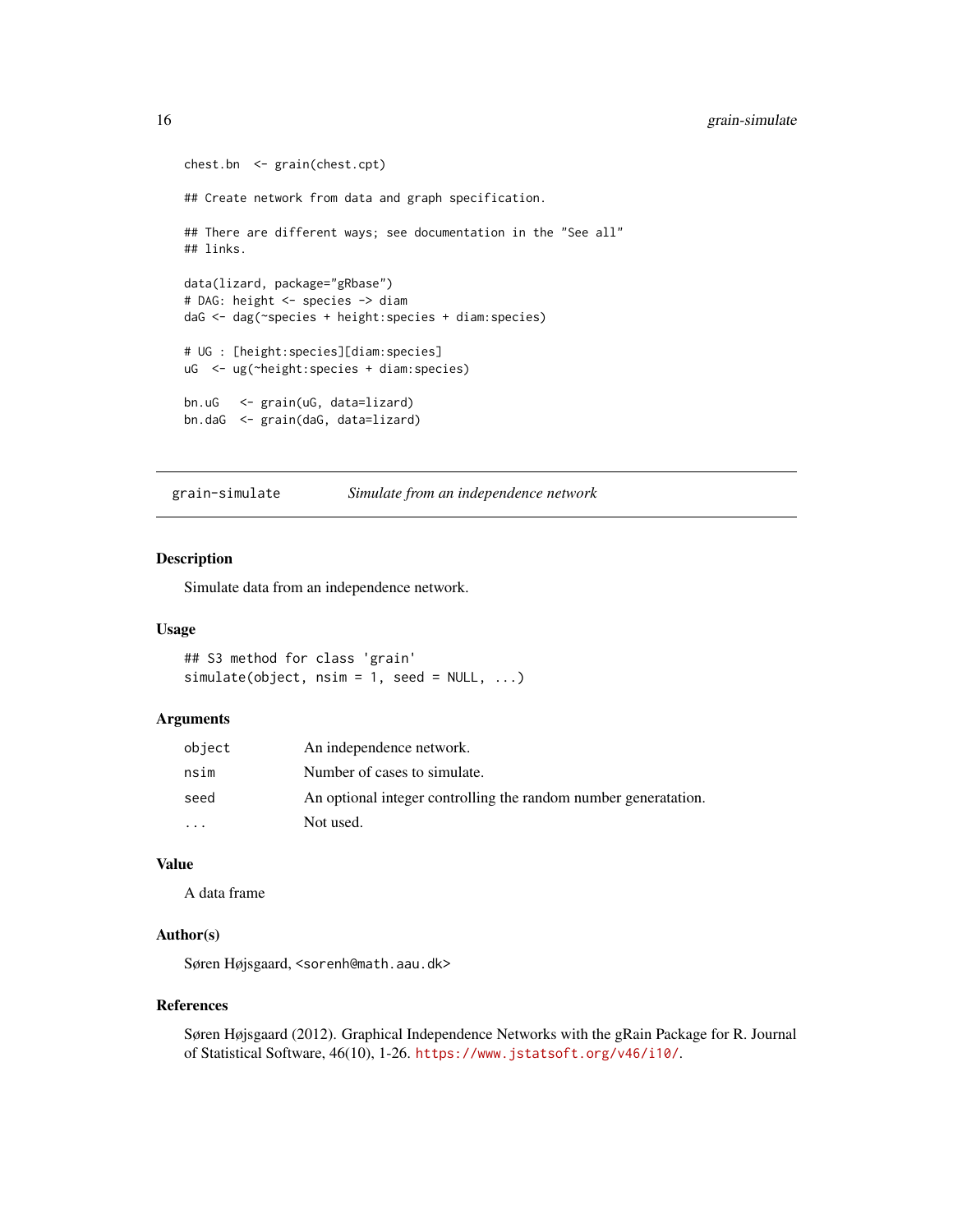## <span id="page-16-0"></span>grain\_compile 17

## Examples

```
tf <- system.file("huginex", "chest_clinic.net", package = "gRain")
chest <- loadHuginNet(tf, details=1)
simulate(chest,n=10)
chest2 <- setFinding(chest, c("VisitToAsia", "Dyspnoea"),
                            c("yes", "yes"))
simulate(chest2, n=10)
```
grain\_compile *Compile a graphical independence network (a Bayesian network)*

## <span id="page-16-1"></span>Description

Compiles a Bayesian network. This means creating a junction tree and establishing clique potentials; ; refer to the reference below for details.

## Usage

```
## S3 method for class 'grain'
compile(
 object,
 propagate = FALSE,
 root = NULL,
 control = object$control,
 details = 0,...
\mathcal{L}
```
## Arguments

| object    | A grain object.                                                                                                       |
|-----------|-----------------------------------------------------------------------------------------------------------------------|
| propagate | If TRUE the network is also propagated meaning that the cliques of the junction<br>tree are calibrated to each other. |
| root      | A set of variables which must be in the root of the junction tree                                                     |
| control   | Controlling the compilation process.                                                                                  |
| details   | For debugging info. Do not use.                                                                                       |
| $\cdots$  | Currently not used.                                                                                                   |

#### Value

A compiled Bayesian network; an object of class grain.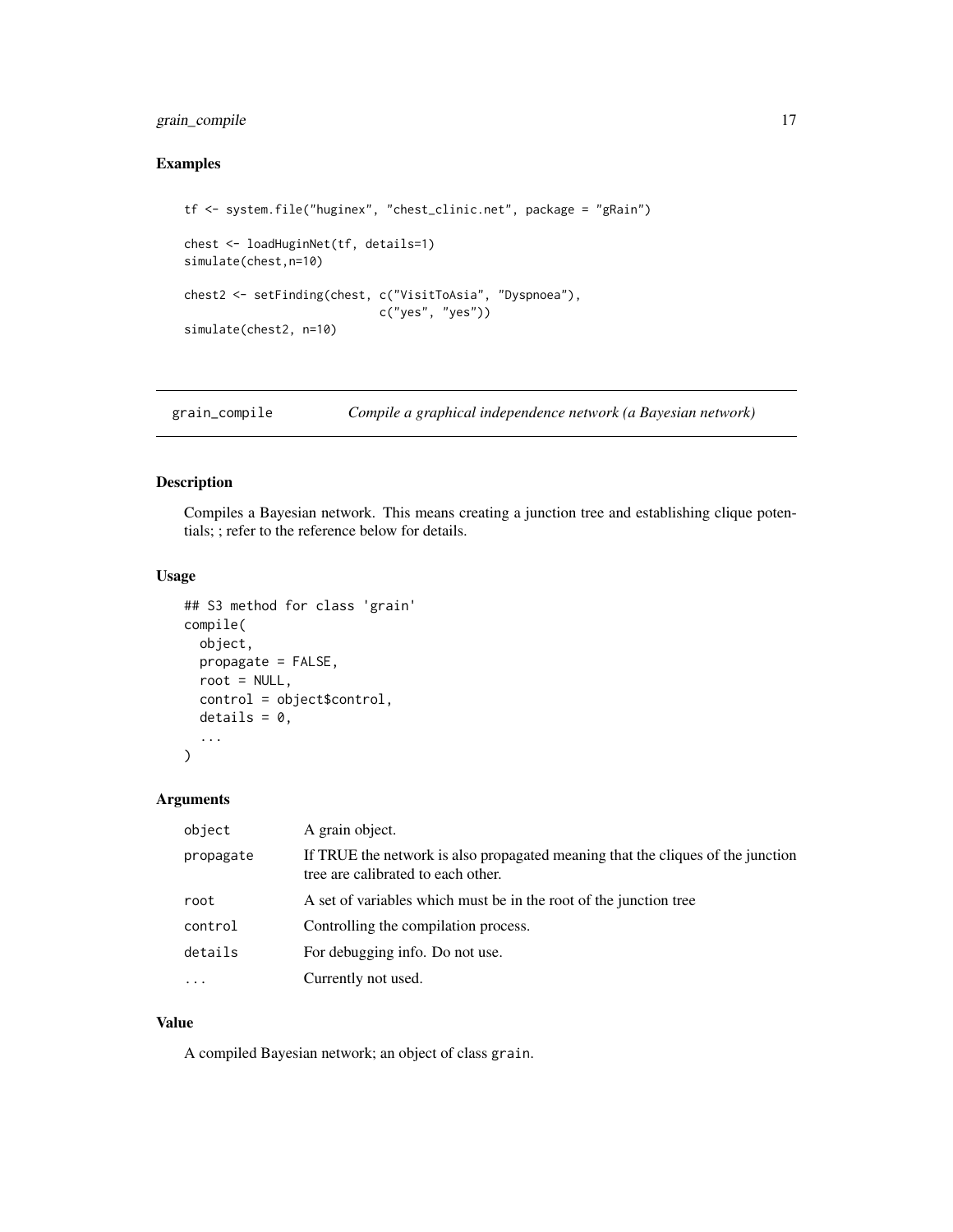#### <span id="page-17-0"></span>Author(s)

Søren Højsgaard, <sorenh@math.aau.dk>

#### References

Søren Højsgaard (2012). Graphical Independence Networks with the gRain Package for R. Journal of Statistical Software, 46(10), 1-26. <https://www.jstatsoft.org/v46/i10/>.

#### See Also

[grain](#page-13-1), [propagate](#page-0-0), [propagate.grain](#page-22-1), [triangulate](#page-0-0), [rip](#page-0-0), [junctionTree](#page-0-0)

grain\_evidence *Set, update and remove evidence.*

## <span id="page-17-1"></span>Description

Set, update and remove evidence.

#### Usage

```
setEvidence(
 object,
  nodes = NULL,
  states = NULL,
 evidence = NULL,
 nslist = NULL,
  propagate = TRUE,
 details = 0\lambdaretractEvidence(object, nodes = NULL, propagate = TRUE)
absorbEvidence(object, propagate = TRUE)
pEvidence(object)
getEvidence(object)
evidence(object)
## S3 method for class 'grain'
evidence(object)
evidence(object) <- value
## S3 replacement method for class 'grain'
evidence(object) <- value
```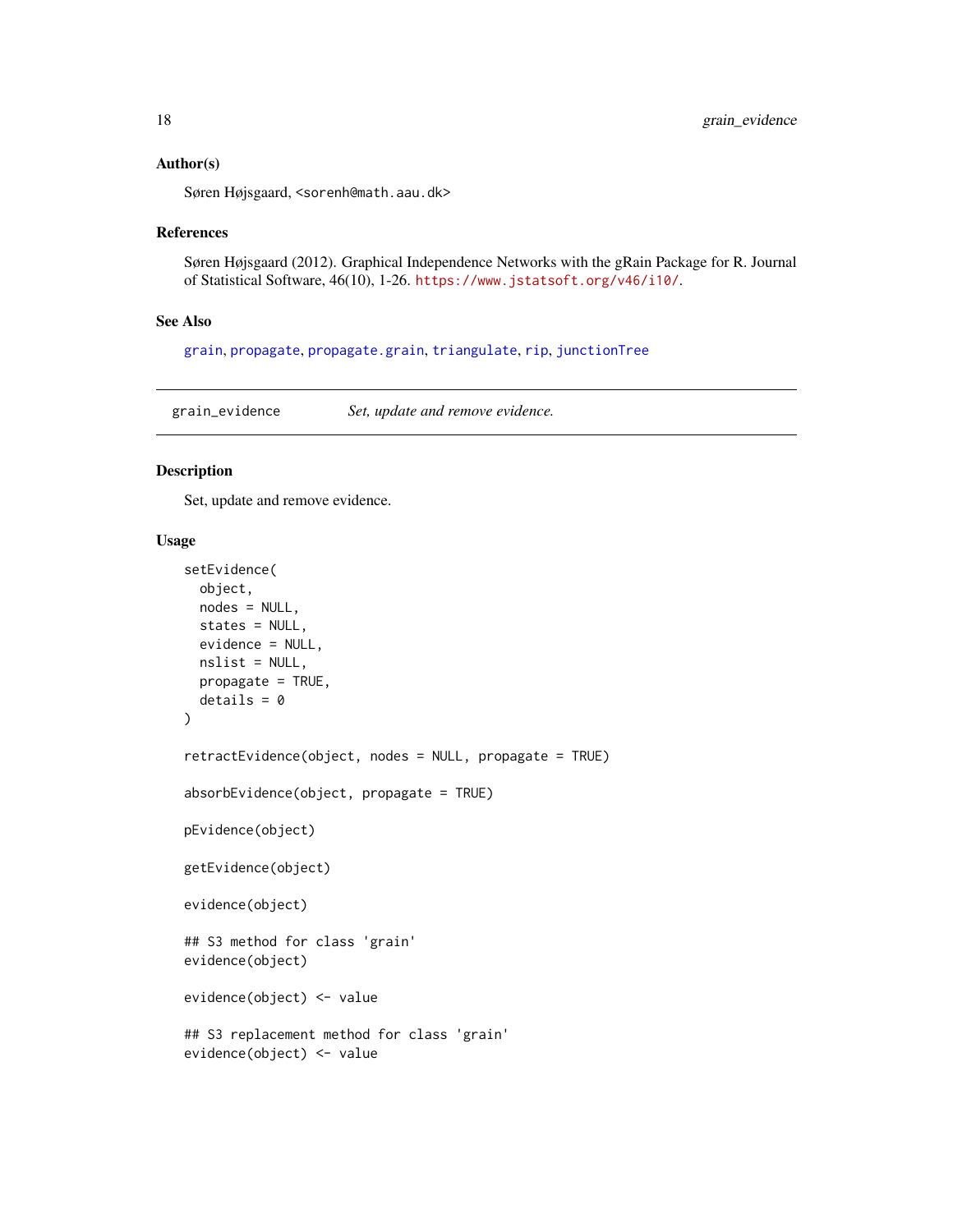## <span id="page-18-0"></span>grain\_evidence 19

## **Arguments**

| object    | A "grain" object                                                                           |
|-----------|--------------------------------------------------------------------------------------------|
| nodes     | A vector of nodes; those nodes for which the (conditional) distribution is re-<br>quested. |
| states    | A vector of states (of the nodes given by 'nodes')                                         |
| evidence  | An alternative way of specifying findings (evidence), see examples below.                  |
| nslist    | deprecated                                                                                 |
| propagate | Should the network be propagated?                                                          |
| details   | Debugging information                                                                      |
| value     | The evidence in the form of a named list or an evidence-object.                            |

## Value

A list of tables with potentials.

## Note

setEvidence() is an improvement of setFinding() (and as such setFinding is obsolete). Users are recommended to use setEvidence() in the future.

setEvidence() allows to specification of "hard evidence" (specific values for variables) and likelihood evidence (also known as virtual evidence) for variables.

The syntax of setEvidence() may change in the future.

## Author(s)

Søren Højsgaard, <sorenh@math.aau.dk>

## References

Søren Højsgaard (2012). Graphical Independence Networks with the gRain Package for R. Journal of Statistical Software, 46(10), 1-26. <https://www.jstatsoft.org/v46/i10/>.

## See Also

[setFinding](#page-10-1), [getFinding](#page-10-1), [retractFinding](#page-10-1), [pFinding](#page-10-1)

```
data(chest_cpt)
chest.bn <- grain(compileCPT(chest_cpt))
chest.bn <- compile(chest.bn)
## 1) These two forms are identical
setEvidence(chest.bn, c("asia", "xray"), c("yes", "yes"))
setFinding(chest.bn, c("asia", "xray"), c("yes", "yes"))
```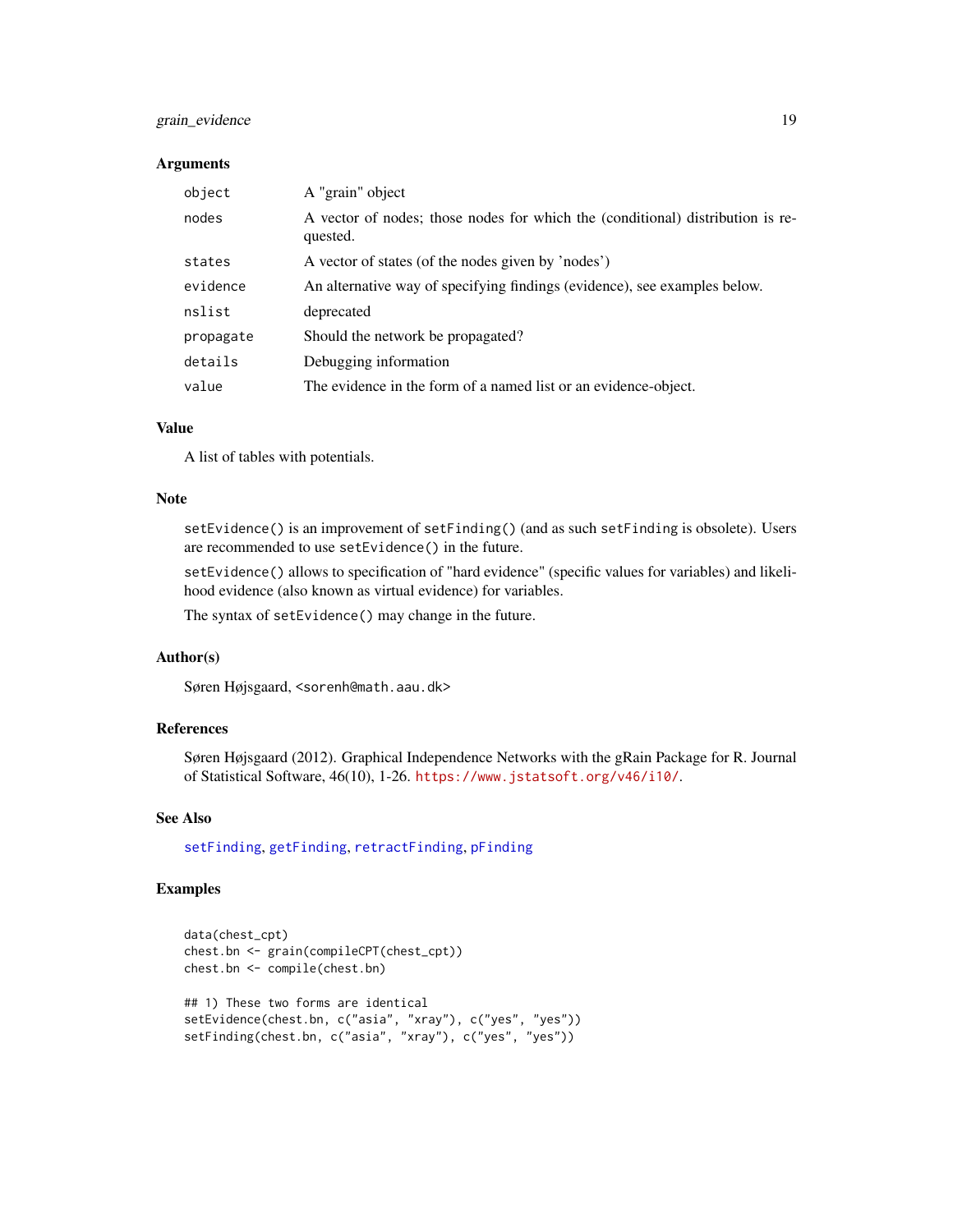```
## 2) Suppose we do not know with certainty whether a patient has
## recently been to Asia. We can then introduce a new variable
## "guess.asia" with "asia" as its only parent. Suppose
## p(guess.asia=yes|asia=yes)=.8 and p(guess.asia=yes|asia=no)=.1
## If the patient is e.g. unusually tanned we may set
## guess.asia=yes and propagate.
##
## This corresponds to modifying the model by the likelihood (0.8,
## 0.1) as
setEvidence(chest.bn, c("asia", "xray"), list(c(0.8, 0.1), "yes"))
## 3) Hence, the same result as in 1) can be obtained with
setEvidence(chest.bn, c("asia", "xray"), list(c(1, 0), "yes"))
## 4) An alternative specification using evidence is
setEvidence(chest.bn, evidence=list(asia=c(1, 0), xray="yes"))
```
grain\_jevidence *Set joint evidence in grain objects*

## Description

Setting and removing joint evidence in grain objects.

#### Usage

```
setJEvidence(object, evidence = NULL, propagate = TRUE, details = \theta)
```
retractJEvidence(object, items = NULL, propagate = TRUE, details = 0)

new\_jev(ev, levels)

## Arguments

| object    | A "grain" object.                                                                                                                                 |
|-----------|---------------------------------------------------------------------------------------------------------------------------------------------------|
| evidence  | A list of evidence. Each element is a named array.                                                                                                |
| propagate | Should evidence be absorbed once entered; defaults to TRUE.                                                                                       |
| details   | Amount of printing; for debugging.                                                                                                                |
| items     | Items in the evidence list to be removed. Here, NULL means remove everything,<br>O means nothing is removed. Otherwise items is a numeric vector. |
| ev        | A named list.                                                                                                                                     |
| levels    | A named list.                                                                                                                                     |

### Note

All the joint evidence functionality should be used with great care.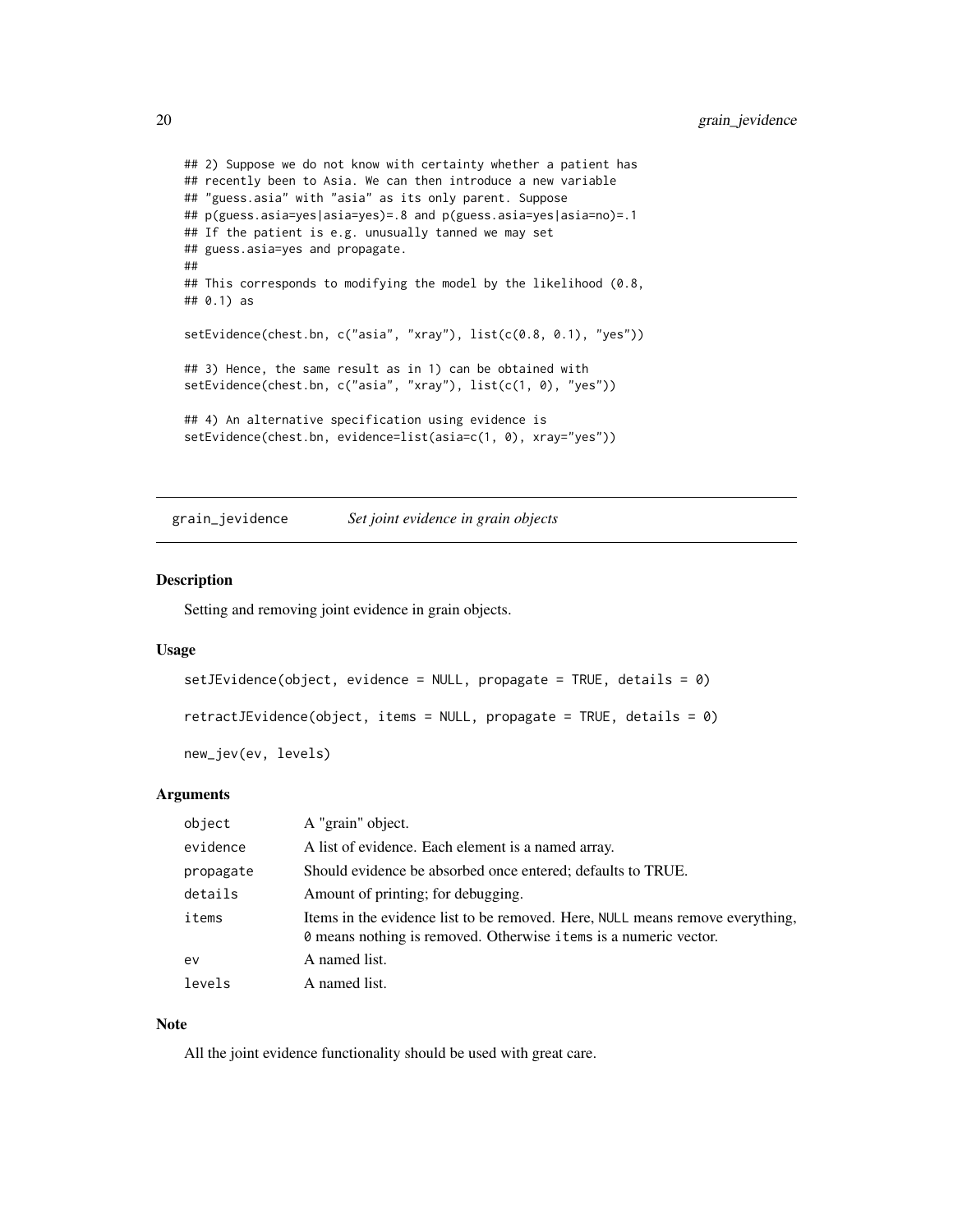## grain\_jevidence 21

## Author(s)

Søren Højsgaard, <sorenh@math.aau.dk>

```
data(chest_cpt)
chest.bn <- grain(compileCPT(chest_cpt))
chest.bn <- compile(chest.bn)
uni \le list(asia = c("yes", "no"), tub = c("yes", "no"),
            smoke = c("yes", "no"), lung = c("yes", "no"),
            bronc = c("yes", "no"), either = c("yes", "no"),
            xray = c("yes", "no"), dysp = c("yes", "no")ev <- list(tabNew("asia", levels=uni, values=c(1,0)),
           tabNew("dysp", levels=uni, values=c(1,0)),
           tabNew(c("dysp","bronc"), levels=uni, values=c(.1, .2, .9, .8)) )
chest.bn
chest.bn2 <- setJEvidence(chest.bn, evidence=ev)
chest.bn2
# Notice: The evidence is defined on (subsets of) cliques of the junction tree
# and therefore evidence can readily be absorbed:
getgrain(chest.bn, "rip")$cliques %>% str
# On the other hand, below is evidence which is not defined cliques
# of the junction tree and therefore evidence can not easily be
# absorbed. Hence this will fail:
## Not run:
ev.fail <- list(tab(c("dysp","smoke"), levels=uni, values=c(.1, .2, .9, .8)) )
setJEvidence(chest.bn, evidence=ev.fail)
## End(Not run)
## Evidence can be removed with
retractJEvidence(chest.bn2) ## All evidence removed.
retractJEvidence(chest.bn2, 0) ## No evidence removed.
retractJEvidence(chest.bn2, 1:2) ## Evidence items 1 and 2 are removed.
# Setting additional joint evidence to an object where joint
# evidence already is set will cause an error. Hence this will fail:
## Not run:
  ev2 <- list(smoke="yes")
  setJEvidence(chest.bn2, evidence=ev2)
## End(Not run)
```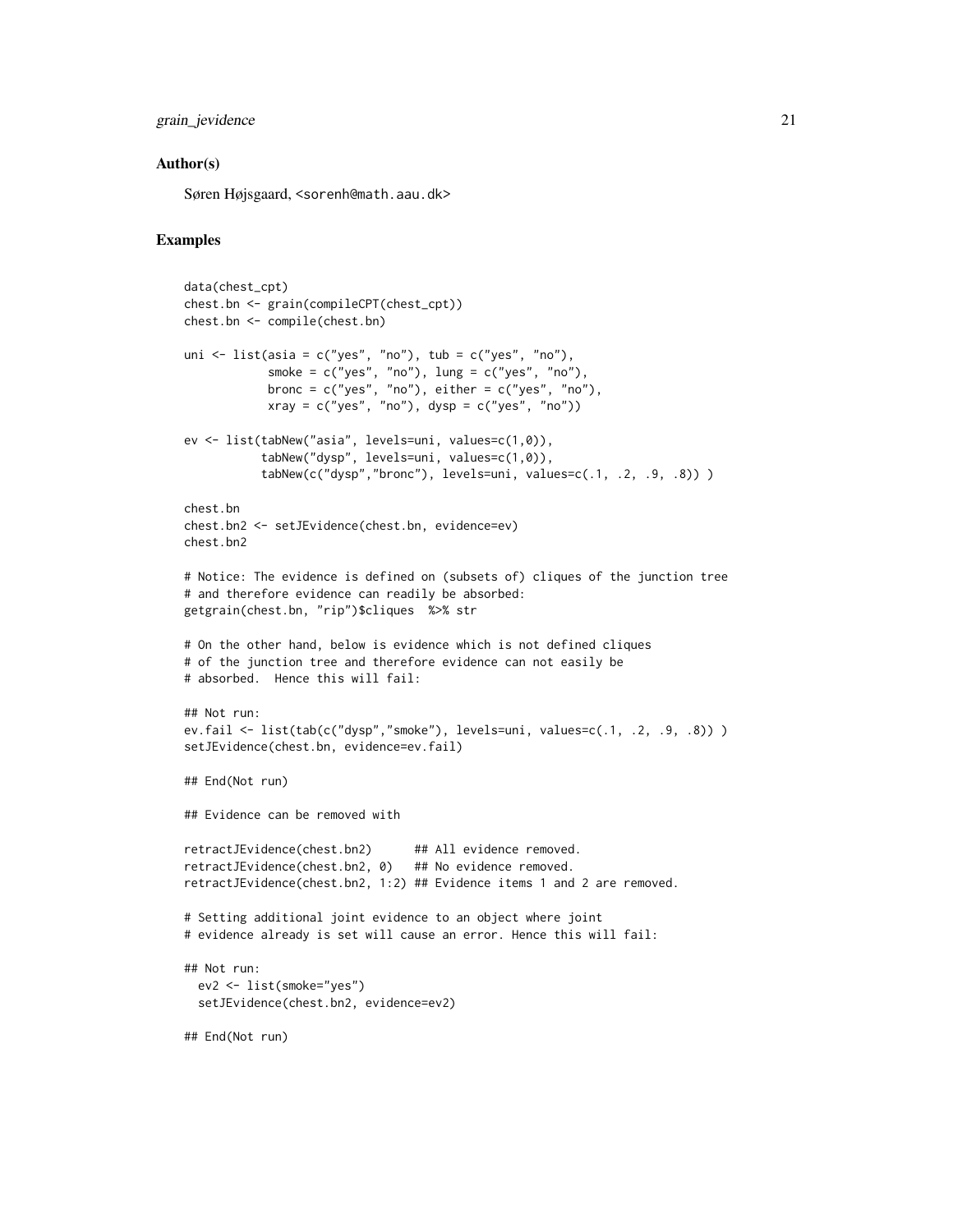```
## Instead we can do
new.ev <- c(getEvidence(chest.bn2), list(smoke="yes"))
chest.bn
setJEvidence(chest.bn, evidence=new.ev)
## Create joint evidence object:
yn <- c("yes", "no")
db <- parray(c("dysp", "bronc"), list(yn, yn), values=c(.1, .2, .9, .8))
db
ev <- list(asia=c(1, 0), dysp="yes", db)
jevi <- new_jev(ev, levels=uni)
jevi
chest.bn3 <- setJEvidence(chest.bn, evidence=jevi)
evidence(chest.bn3)
```
grain\_predict *Make predictions from a probabilistic network*

## Description

Makes predictions (either as the most likely state or as the conditional distributions) of variables conditional on finding (evidence) on other variables in an independence network.

## Usage

```
## S3 method for class 'grain'
predict(
 object,
  response,
  predictors = setdiff(names(newdata), response),
  newdata,
  type = "class",
  ...
)
```
## Arguments

| object     | A grain object                                                                                                    |
|------------|-------------------------------------------------------------------------------------------------------------------|
| response   | A vector of response variables to make predictions on                                                             |
| predictors | A vector of predictor variables to make predictions from. Defaults to all vari-<br>ables that are note responses. |
| newdata    | A data frame                                                                                                      |
| type       | If "class", the most probable class is returned; if "distribution" the conditional<br>distrubtion is returned.    |
| .          | Not used                                                                                                          |

<span id="page-21-0"></span>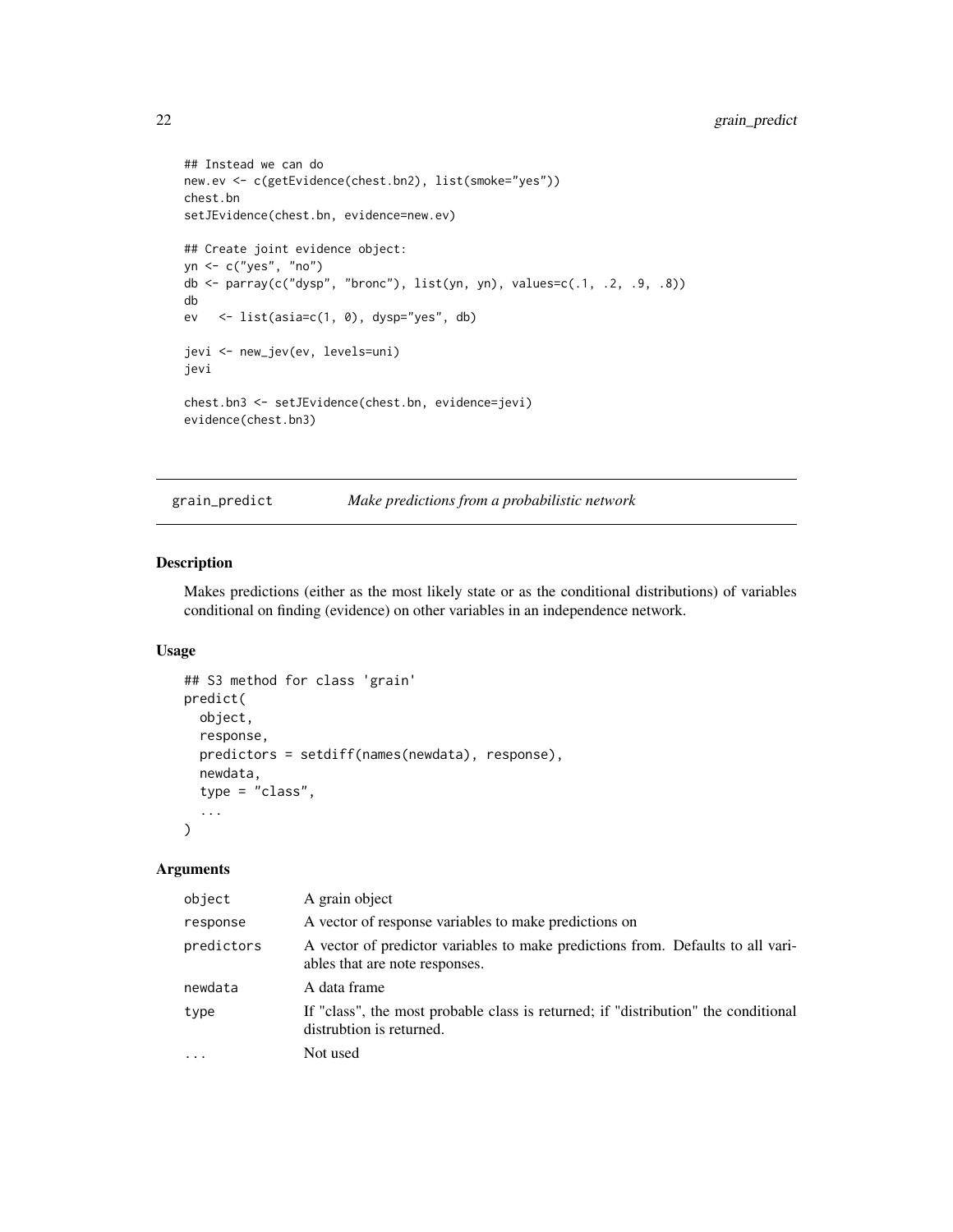## <span id="page-22-0"></span>grain\_propagate 23

## Value

A list with components

| pred     | A list with the predictions                                                                 |
|----------|---------------------------------------------------------------------------------------------|
| pFinding | A vector with the probability of the finding (evidence) on which the prediction<br>is based |

## Author(s)

Søren Højsgaard, <sorenh@math.aau.dk>

#### References

Søren Højsgaard (2012). Graphical Independence Networks with the gRain Package for R. Journal of Statistical Software, 46(10), 1-26. <https://www.jstatsoft.org/v46/i10/>.

## See Also

[grain](#page-13-1)

## Examples

```
data(chest_cpt)
data(chestSim500)
chest.bn <- grain(compileCPT(chest_cpt))
nd <- chestSim500[1:4]
predict(chest.bn, response="bronc", newdata=nd)
predict(chest.bn, response="bronc", newdata=nd, type="distribution")
```
grain\_propagate *Propagate a graphical independence network (a Bayesian network)*

#### <span id="page-22-1"></span>Description

Propagation refers to calibrating the cliques of the junction tree so that the clique potentials are consistent on their intersections; refer to the reference below for details.

## Usage

```
## S3 method for class 'grain'
propagate(object, details = object$details, engine = "cpp", ...)
propagateLS(cqpotList, rip, initialize = TRUE, details = 0)
```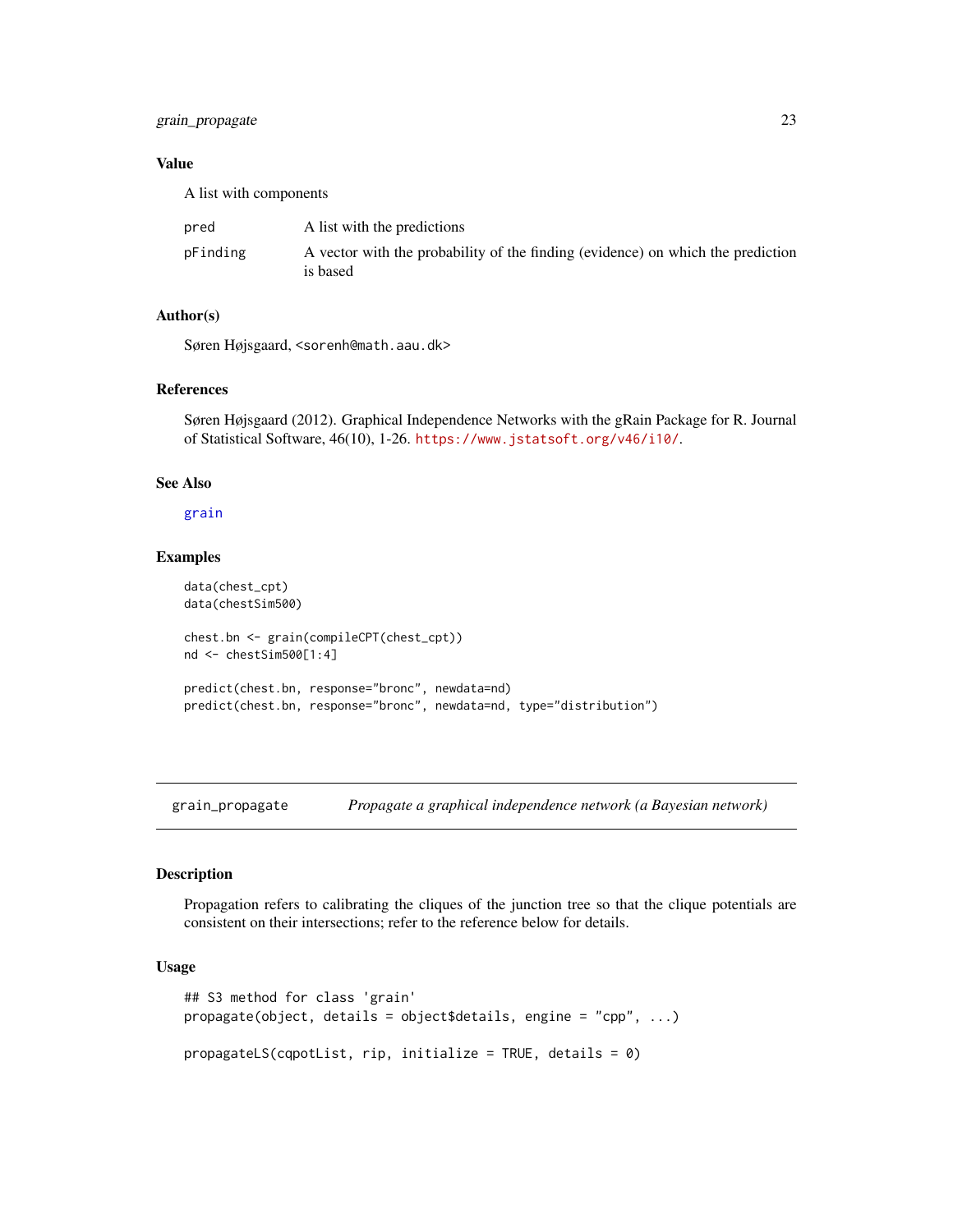## Arguments

| object     | A grain object                                             |
|------------|------------------------------------------------------------|
| details    | For debugging info                                         |
| engine     | Either "R" or "cpp"; "cpp" is the default and the fastest. |
|            | Currently not used                                         |
| cqpotList  | List of clique potentials                                  |
| rip        | A rip ordering                                             |
| initialize | Always true.                                               |

## Details

The propagate method invokes propagateLS which is a pure R implementation of the Lauritzen-Spiegelhalter algorithm. The c++ based version is several times faster than the purely R based version.

## Value

A compiled and propagated grain object.

## Author(s)

Søren Højsgaard, <sorenh@math.aau.dk>

#### References

Søren Højsgaard (2012). Graphical Independence Networks with the gRain Package for R. Journal of Statistical Software, 46(10), 1-26. <https://www.jstatsoft.org/v46/i10/>.

## See Also

[grain](#page-13-1), [compile](#page-0-0)

```
yn <- c("yes","no")
a <- cptable(~asia, values=c(1,99), levels=yn)
t.a <- cptable(~tub+asia, values=c(5,95,1,99), levels=yn)
s <- cptable(~smoke, values=c(5,5), levels=yn)
l.s <- cptable(~lung+smoke, values=c(1,9,1,99), levels=yn)
b.s <- cptable(~bronc+smoke, values=c(6,4,3,7), levels=yn)
e.lt <- cptable(~either+lung+tub, values=c(1,0,1,0,1,0,0,1), levels=yn)
x.e <- cptable(~xray+either, values=c(98,2,5,95), levels=yn)
d.be <- cptable(~dysp+bronc+either, values=c(9,1,7,3,8,2,1,9), levels=yn)
chest.cpt <- compileCPT(list(a, t.a, s, l.s, b.s, e.lt, x.e, d.be))
chest.bn <- grain(chest.cpt)
bn1 <- compile(chest.bn, propagate=FALSE)
bn2 <- propagate(bn1)
bn3 <- compile(chest.bn, propagate=TRUE)
```
<span id="page-23-0"></span>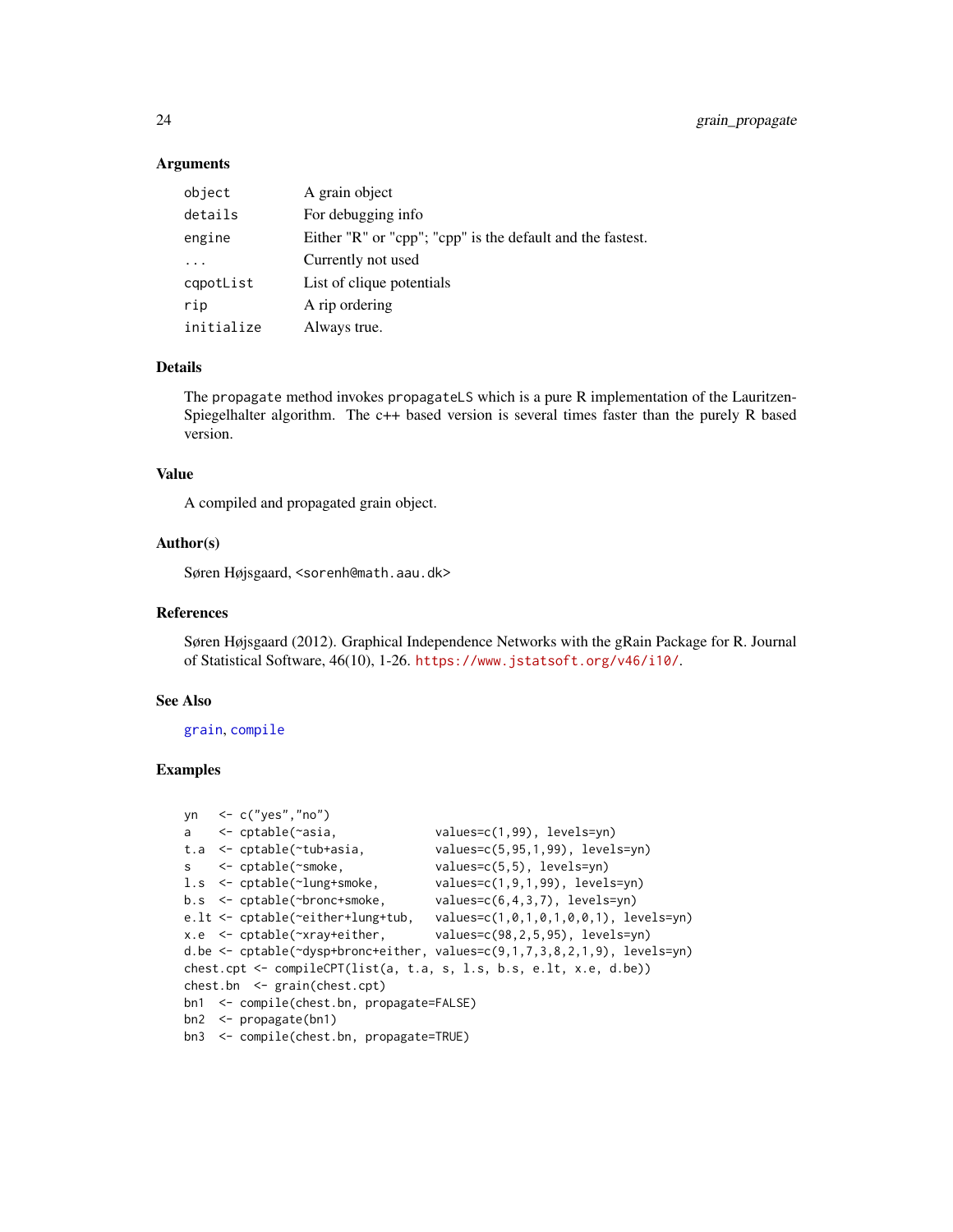<span id="page-24-0"></span>

## Description

Conditional probability tables for the wet grass example.

#### Usage

data(grass\_cpt)

## Format

An object of class list of length 3.

## Examples

```
## 'data' generated with the following code fragment
yn <- c("yes", "no")
p.R <- cptable(~R, values=c(.2, .8), levels=yn)
p.S_R <- cptable(~S:R, values=c(.01, .99, .4, .6), levels=yn)
p.G_SR <- cptable(~G:S:R, values=c(.99, .01, .8, .2, .9, .1, 0, 1), levels=yn)
grain(compileCPT(p.R, p.S_R, p.G_SR))
# 'data' generated from
# grass_cpt <- list(p.R, p.S_R, p.G_SR)
data(grass_cpt)
```
load-save-hugin *Load and save Hugin net files*

## Description

These functions can load a net file saved in the 'Hugin format' into R and save a network in R as a file in the 'Hugin format'.

#### Usage

```
loadHuginNet(file, description = NULL, details = 0)
saveHuginNet(gin, file, details = 0)
```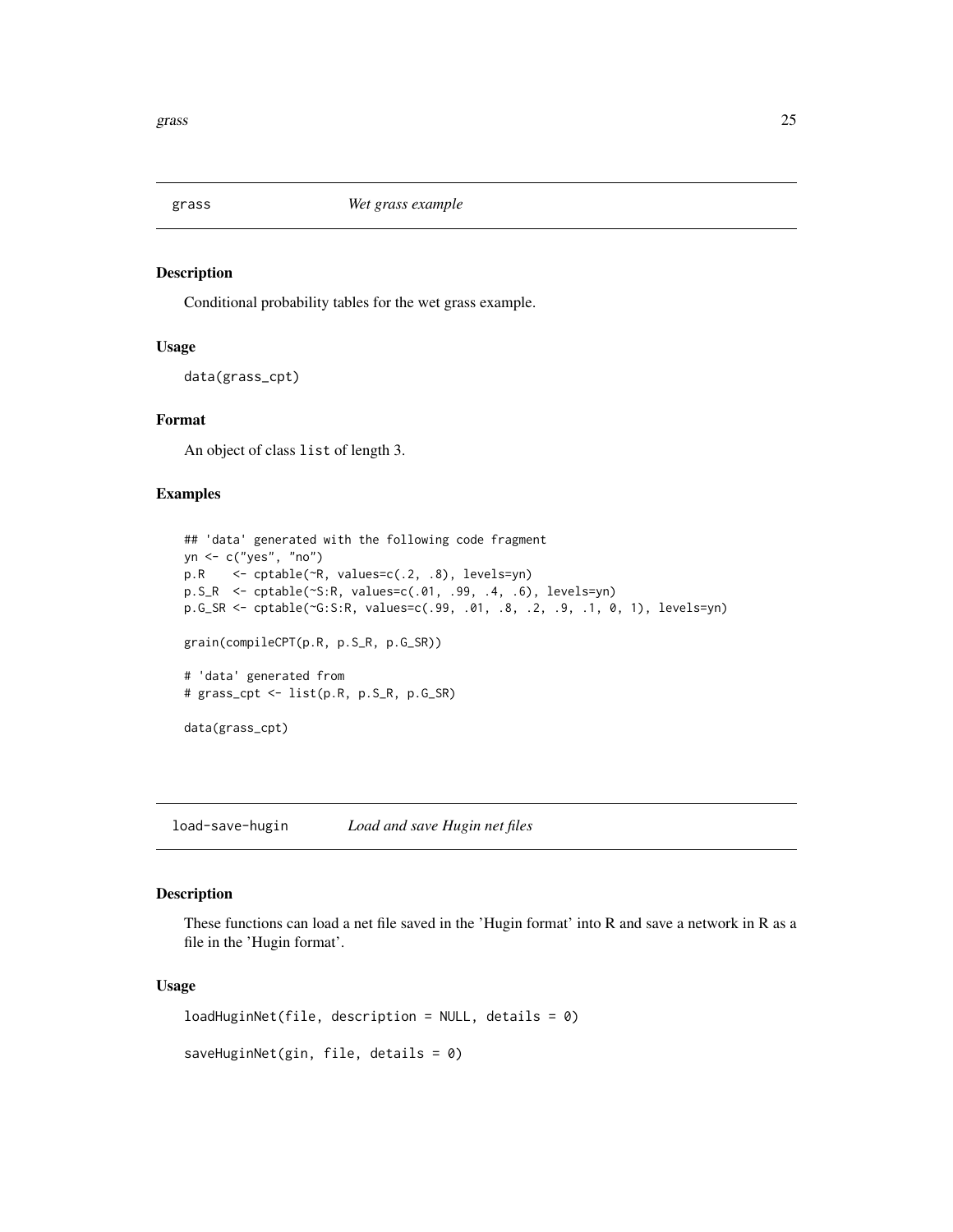## Arguments

| file        | Name of HUGIN net file. Convenient to give the file the extension '.net' |
|-------------|--------------------------------------------------------------------------|
| description | A text describing the network, defaults to file                          |
| details     | Debugging information                                                    |
| gin         | An independence network                                                  |

## Value

An object of class grain.

## Author(s)

Søren Højsgaard, <sorenh@math.aau.dk>

#### References

Søren Højsgaard (2012). Graphical Independence Networks with the gRain Package for R. Journal of Statistical Software, 46(10), 1-26. <https://www.jstatsoft.org/v46/i10/>.

## See Also

[grain](#page-13-1)

```
## Load HUGIN net file
tf <- system.file("huginex", "chest_clinic.net", package = "gRain")
chest <- loadHuginNet(tf, details=1)
chest
## Save a copy
td \leftarrow tempdir()saveHuginNet(chest, paste(td,"/chest.net",sep=''))
## Load the copy
chest2 <- loadHuginNet(paste(td,"/chest.net",sep=''))
tf <- system.file("huginex", "golf.net", package = "gRain")
golf <- loadHuginNet(tf, details=1)
saveHuginNet(golf, paste(td,"/golf.net",sep=''))
golf2 <- loadHuginNet(paste(td,"/golf.net",sep=''))
```
<span id="page-25-0"></span>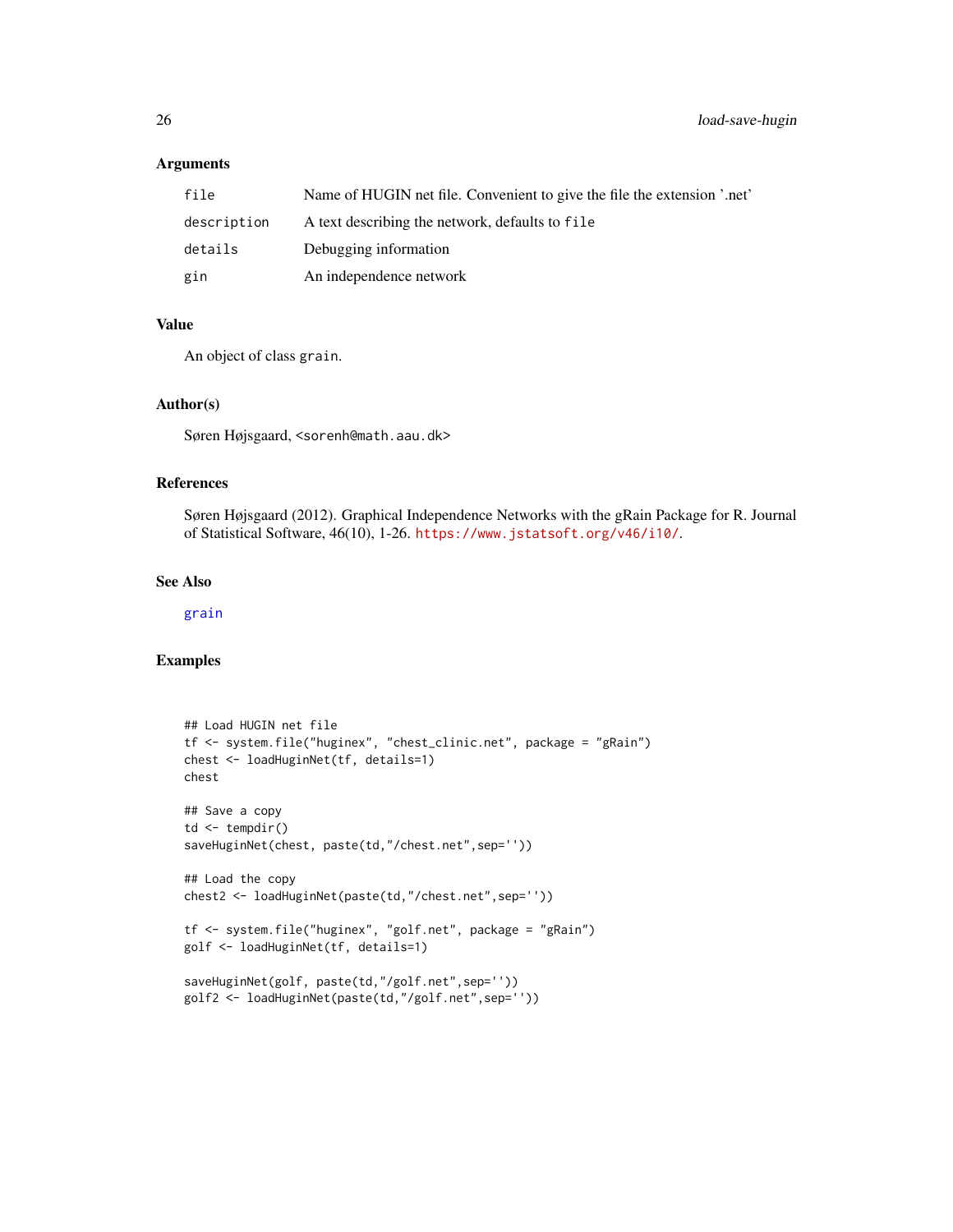<span id="page-26-0"></span>

#### <span id="page-26-1"></span>Description

Generate conditional probability tables based on the logical expressions AND and OR.

#### Usage

```
booltab(vpa, levels = c(TRUE, FALSE), op = \&)
andtab(vpa, levels = c(TRUE, FALSE))
ortab(vpa, levels = c(TRUE, FALSE))
andtable(vpa, levels = c(TRUE, FALSE))
ortable(vpa, levels = c(TRUE, FALSE))
```
## Arguments

| vpa    | Node and two parents; as a formula or a character vector. |
|--------|-----------------------------------------------------------|
| levels | The levels (or rather labels) of v, see 'examples' below. |
| op     | A logical operator.                                       |

## Details

Regarding the form of the argument vpa: To specify  $P(a|b, c)$  one may write ~a|b+c or ~a+b+c or  $\lceil \neg a \rceil b$ :c or  $\lceil \neg a \rceil b$ :c or c("a", "b", "c"). Internally, the last form is used. Notice that the + and : operator are used as separators only. The order of the variables is important so + and : DO NOT commute.

## Value

An array.

## Note

andtable and ortable are aliases for andtab and ortab and are kept for backward compatibility.

## Author(s)

Søren Højsgaard, <sorenh@math.aau.dk>

#### References

Søren Højsgaard (2012). Graphical Independence Networks with the gRain Package for R. Journal of Statistical Software, 46(10), 1-26. <https://www.jstatsoft.org/v46/i10/>.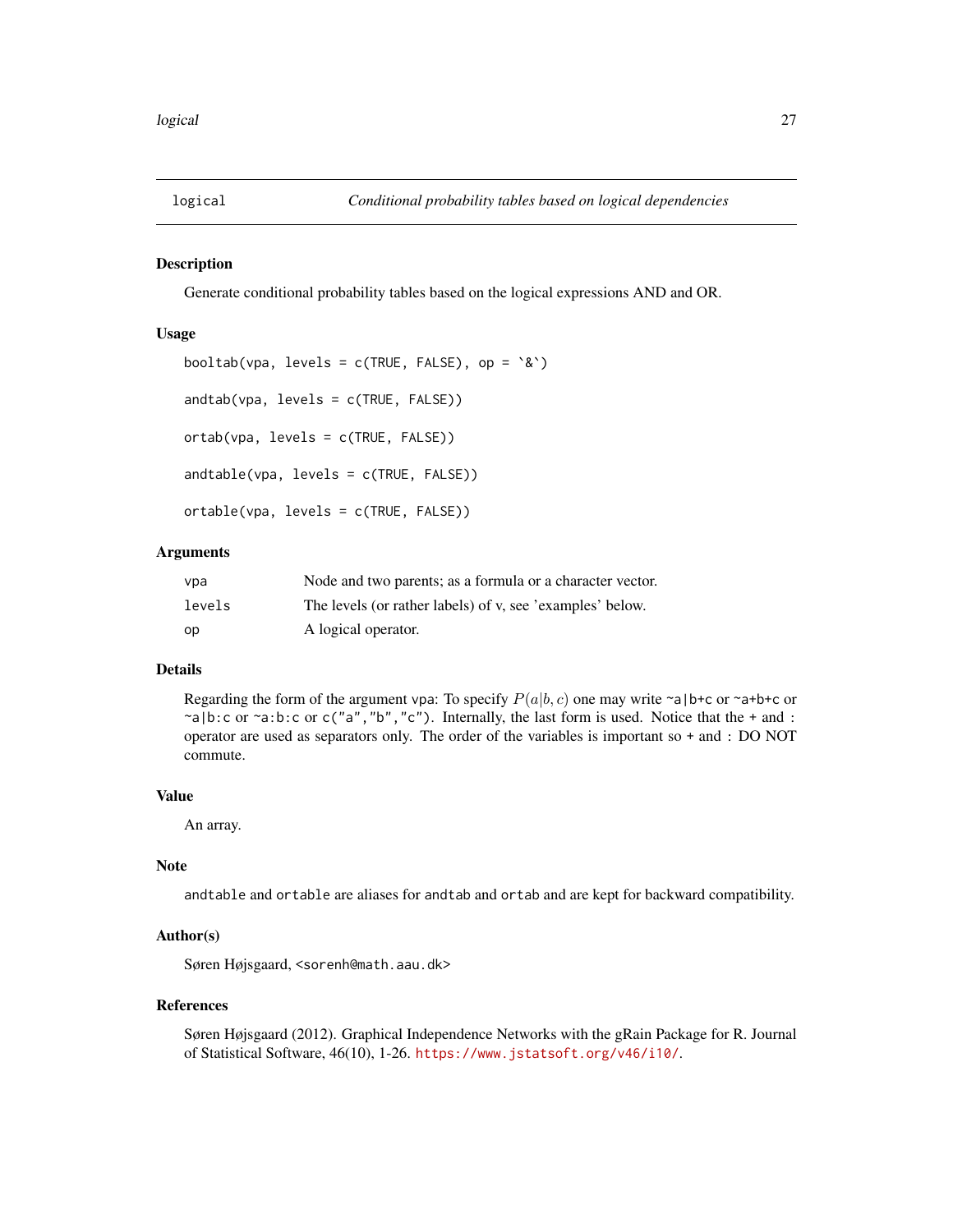28 mendel

## See Also

[cptable](#page-6-1)

## Examples

## Logical OR:

```
## A variable v is TRUE if either of its parents pa1 and pa2 are TRUE:
ortab( c("v", "pa1", "pa2") ) %>% ftable(row.vars="v")
## TRUE and FALSE can be recoded to e.g. yes and no:
ortab( c("v", "pa1", "pa2"), levels=c("yes", "no") ) %>% ftable(row.vars="v")
## Logical AND:
## Same story here:
andtab(c("v", "pa1", "pa2") ) %>% ftable(row.vars="v")
andtab(c("v", "pa1", "pa2"), levels=c("yes", "no") ) %>% ftable(row.vars="v")
## Combined approach
booltab(c("v", "pa1", "pa2"), op=`&`) %>% ftable(row.vars="v") ## AND
booltab(c("v", "pa1", "pa2"), op=`|`) %>% ftable(row.vars="v") ## OR
booltab(~v + pa1 + pa2, op=`&`) %>% ftable(row.vars="v") ## AND
booltab(~v + pa1 + pa2, op=`|`) %>% ftable(row.vars="v") ## OR
```
mendel *Mendelian segregation*

#### Description

Generate conditional probability table for mendelian segregation.

#### Usage

```
mendel(allele, names = c("child", "father", "mother"))
```
#### Arguments

| allele | A character vector.            |
|--------|--------------------------------|
| names  | Names of columns in dataframe. |

#### Note

No error checking at all on the input.

<span id="page-27-0"></span>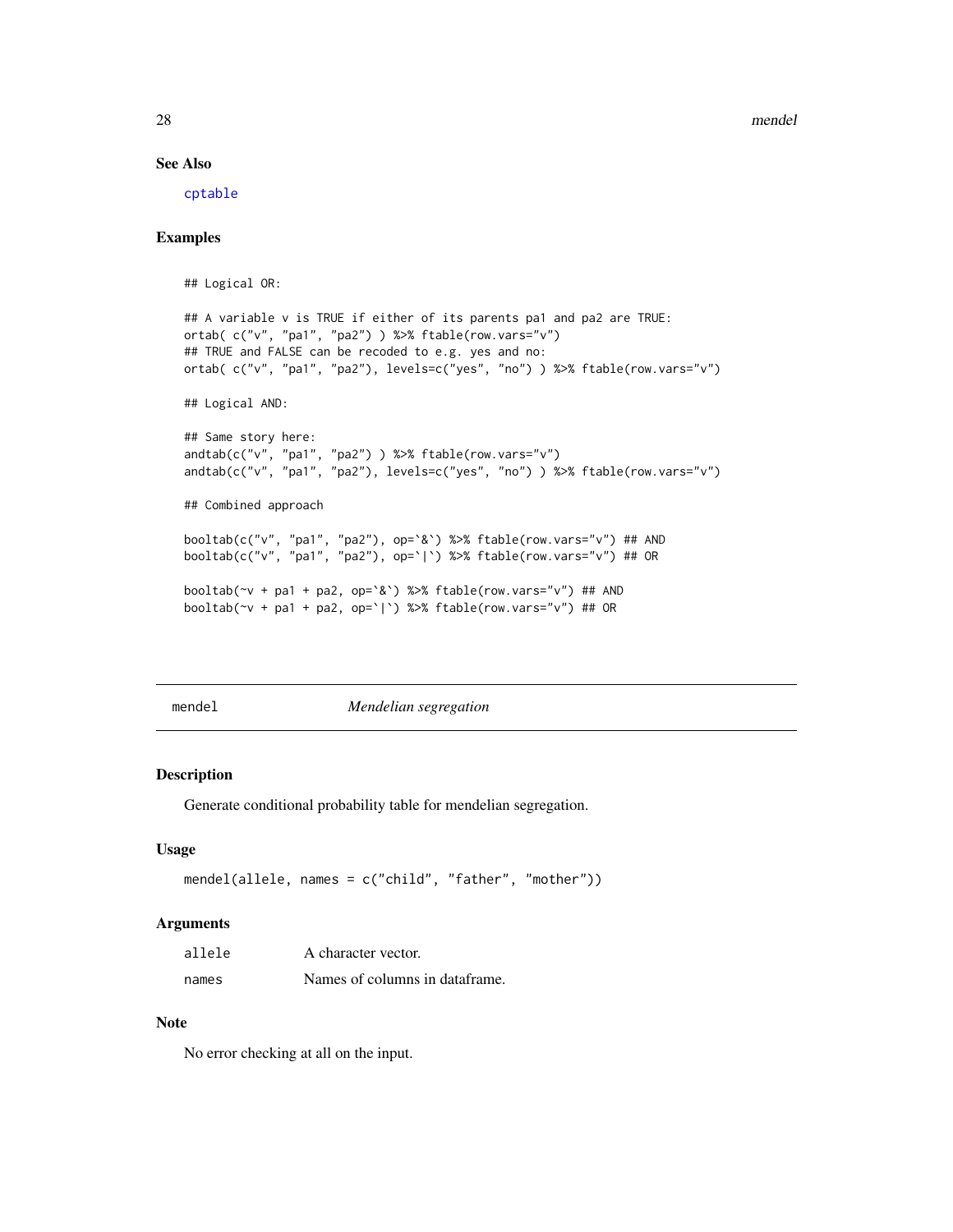## <span id="page-28-0"></span>querygrain 29

## Examples

```
## Inheritance of the alleles "y" and "g"
men <- mendel(c("y","g"), names=c("ch", "fa", "mo"))
men
```
<span id="page-28-1"></span>querygrain *Query a network*

## Description

Query an independence network, i.e. obtain the conditional distribution of a set of variables possibly (and typically) given finding (evidence) on other variables.

## Usage

```
querygrain(
 object,
 nodes = nodeNames(object),
  type = "marginal",
  evidence = NULL,
 exclude = TRUE,
 normalize = TRUE,
 result = "array",
 details = 0
)
```
## Arguments

| object    | A grain object.                                                                                                                                                                                                                                                                         |
|-----------|-----------------------------------------------------------------------------------------------------------------------------------------------------------------------------------------------------------------------------------------------------------------------------------------|
| nodes     | A vector of nodes; those nodes for which the (conditional) distribution is re-<br>quested.                                                                                                                                                                                              |
| type      | Valid choices are "marginal" which gives the marginal distribution for each<br>node in nodes; "joint" which gives the joint distribution for nodes and "conditional"<br>which gives the conditional distribution for the first variable in nodes given the<br>other variables in nodes. |
| evidence  | An alternative way of specifying findings (evidence), see examples below.                                                                                                                                                                                                               |
| exclude   | If TRUE then nodes on which evidence is given will be excluded from nodes (see<br>above).                                                                                                                                                                                               |
| normalize | Should the results be normalized to sum to one.                                                                                                                                                                                                                                         |
| result    | If "data.frame" the result is returned as a data frame (or possibly as a list of<br>dataframes).                                                                                                                                                                                        |
| details   | Debugging information                                                                                                                                                                                                                                                                   |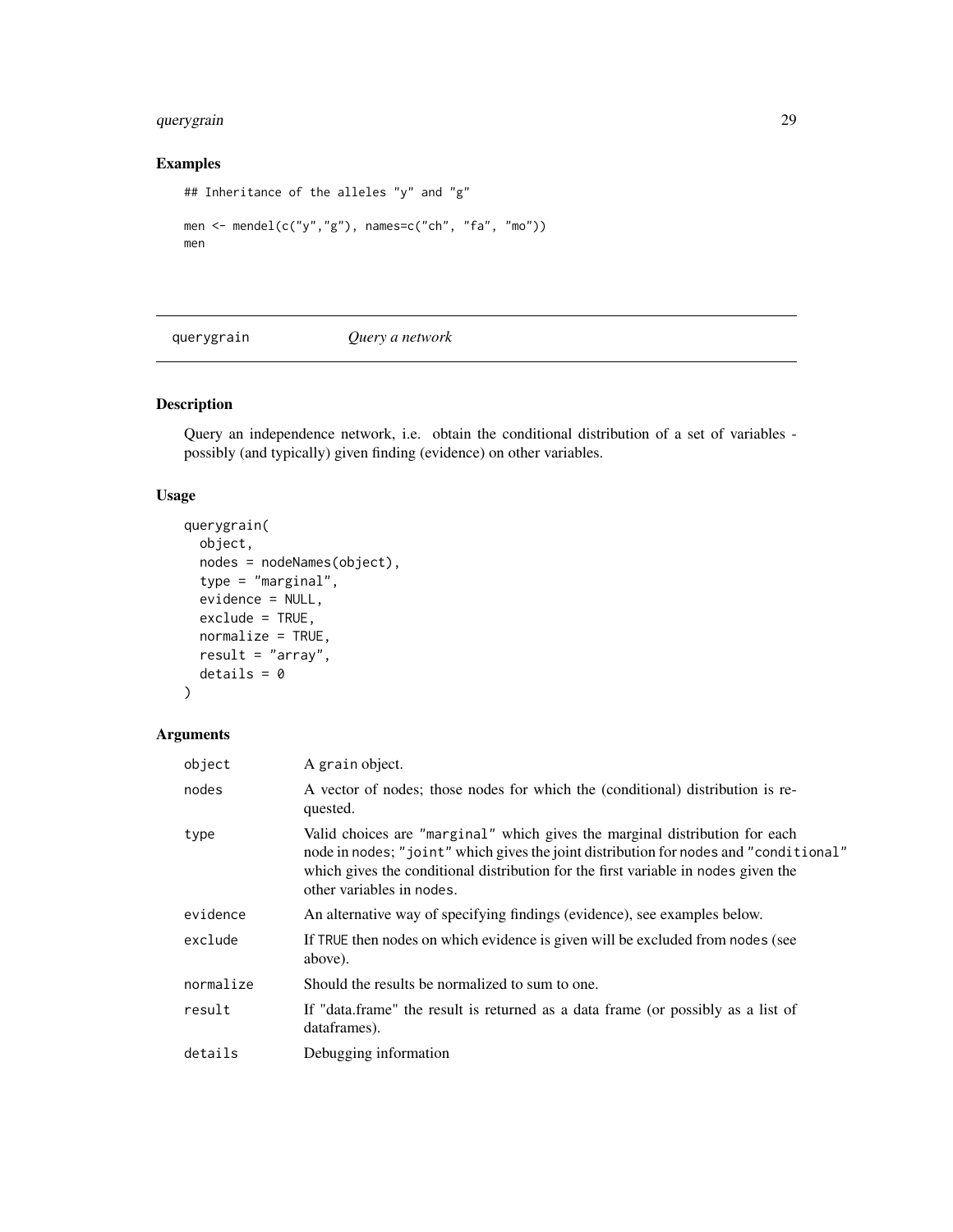## <span id="page-29-0"></span>Value

A list of tables with potentials.

#### Note

setEvidence() is an improvement of setFinding() (and as such setFinding is obsolete). Users are recommended to use setEvidence() in the future.

setEvidence() allows to specification of "hard evidence" (specific values for variables) and likelihood evidence (also known as virtual evidence) for variables.

The syntax of setEvidence() may change in the future.

## Author(s)

Søren Højsgaard, <sorenh@math.aau.dk>

## References

Søren Højsgaard (2012). Graphical Independence Networks with the gRain Package for R. Journal of Statistical Software, 46(10), 1-26. <https://www.jstatsoft.org/v46/i10/>.

## See Also

[setEvidence](#page-17-1), [getEvidence](#page-17-1), [retractEvidence](#page-17-1), [pEvidence](#page-17-1)

#### Examples

```
testfile <- system.file("huginex", "chest_clinic.net", package = "gRain")
chest <- loadHuginNet(testfile, details=0)
qb <- querygrain(chest)
qb
lapply(qb, as.numeric) # Safe
sapply(qb, as.numeric) # Risky
```
repeatPattern *Create repeated patterns in Bayesian networks*

## Description

Repeated patterns is a useful model specification short cut for Bayesian networks

## Usage

```
repeatPattern(plist, instances, unlist = TRUE)
```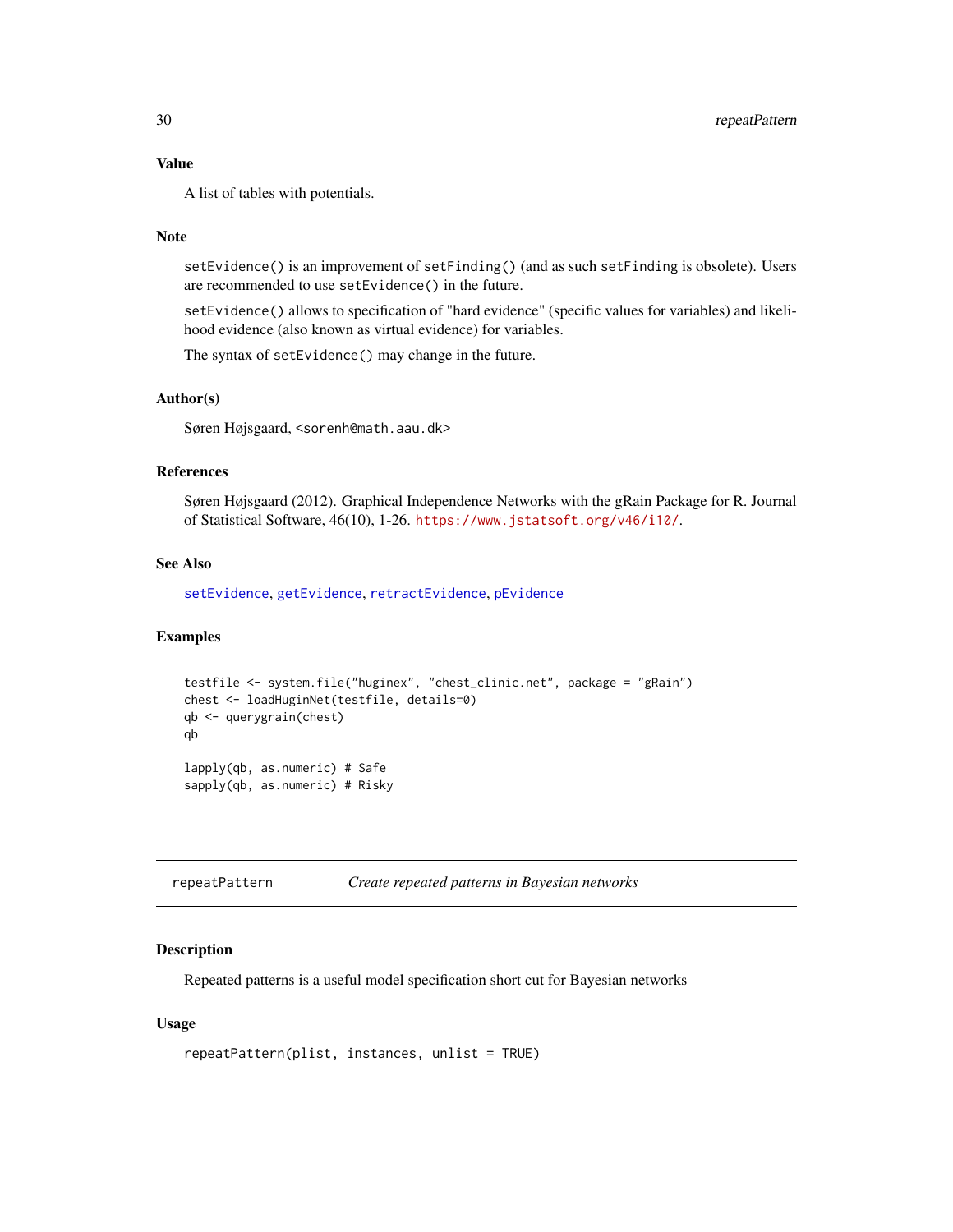## <span id="page-30-0"></span>repeatPattern 31

#### **Arguments**

| plist     | A list of conditional probability tables. The variable names must have the form<br>name[i] and the i will be substituted by the values given in instances below.   |
|-----------|--------------------------------------------------------------------------------------------------------------------------------------------------------------------|
| instances | A vector of distinct integers                                                                                                                                      |
| unlist    | If FALSE the result is a list in which each element is a copy of plist in which<br>name[i] are substituted. If TRUE the result is the result of applying unlist(). |

#### Author(s)

Søren Højsgaard, <sorenh@math.aau.dk>

#### References

Søren Højsgaard (2012). Graphical Independence Networks with the gRain Package for R. Journal of Statistical Software, 46(10), 1-26. <https://www.jstatsoft.org/v46/i10/>.

## See Also

[grain](#page-13-1), [compileCPT](#page-4-1)

```
## Example: Markov chain
yn <- c("yes", "no")
## Specify p(x0)
x.0 <- cptable(~x0, values=c(1, 9), levels=yn)
## Specify transition density
x.x \leftarrow \text{cptable}(\sim x[i]/x[i-1], \text{ values}=c(1, 99, 2, 98), \text{ levels}=yn)## Pattern to be repeated
pat \leftarrow list(x.x)rep.pat <- repeatPattern(pat, instances=1:5)
cpt <- compileCPT(c(list(x.0), rep.pat))
mc <- grain(cpt)
if (interactive()) iplot(mc)
## Example: Hidden markov model: The x[i]'s are unobserved, the
## y[i]'s can be observed.
yn <- c("yes", "no")
## Specify p(x0)
x.0 <- cptable(~x0, values=c(1, 9), levels=yn)
## Specify transition density
x.x \leftarrow \text{cptable}(\sim x[i]/x[i-1], \text{ values}=c(1, 99, 2, 98), \text{ levels}=yn)
```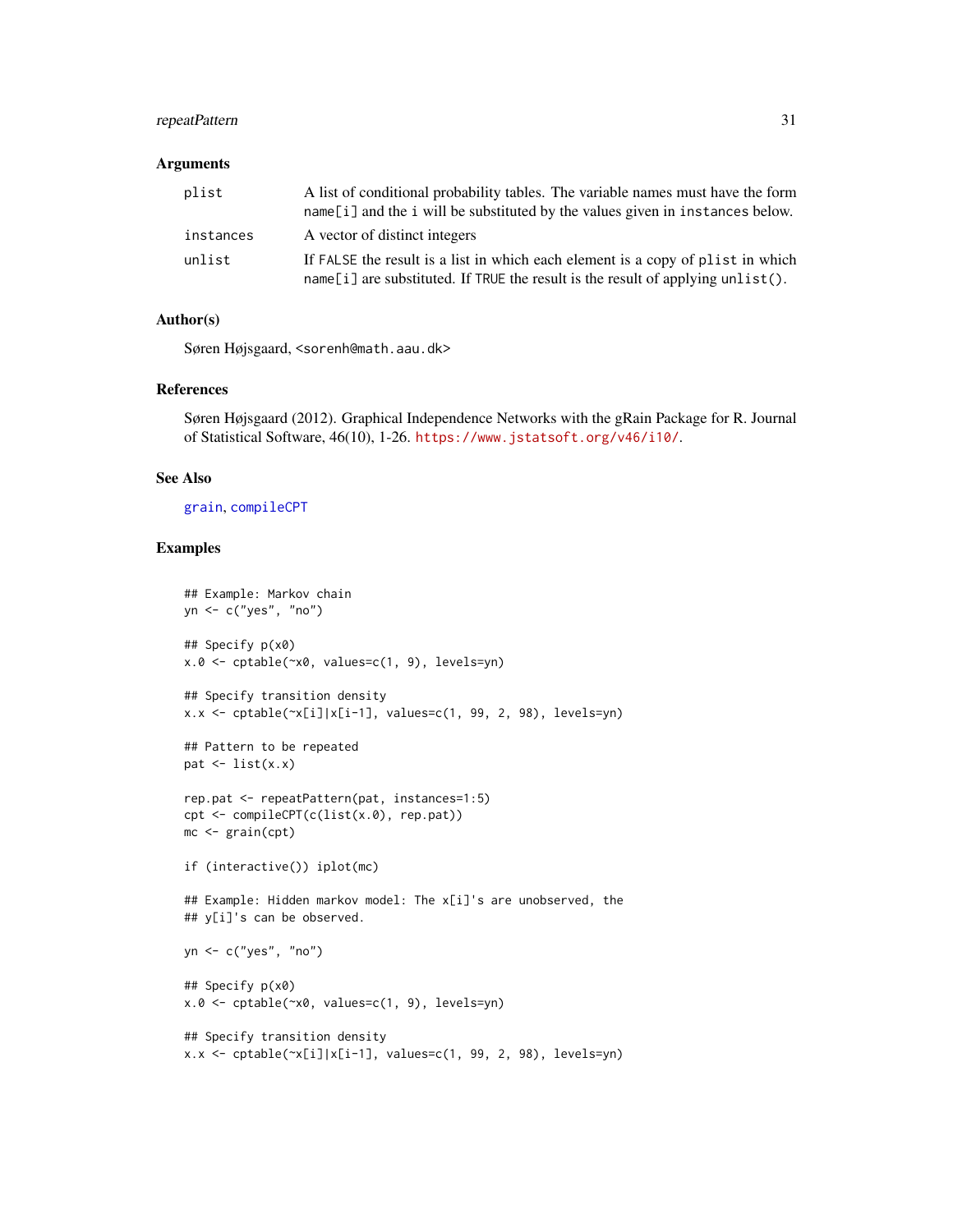```
## Specify emission density
y.x <- cptable(~y[i]|x[i], values=c(10, 90, 20, 80), levels=yn)
## The pattern to be repeated
pat \leq list(x.x, y.x)## Repeat pattern and create network
rep.pat <- repeatPattern(pat, instances=1:5)
cpt <- compileCPT(c(list(x.0), rep.pat))
hmm <- grain(cpt)
hmm
```

```
if (interactive()) iplot(hmm)
```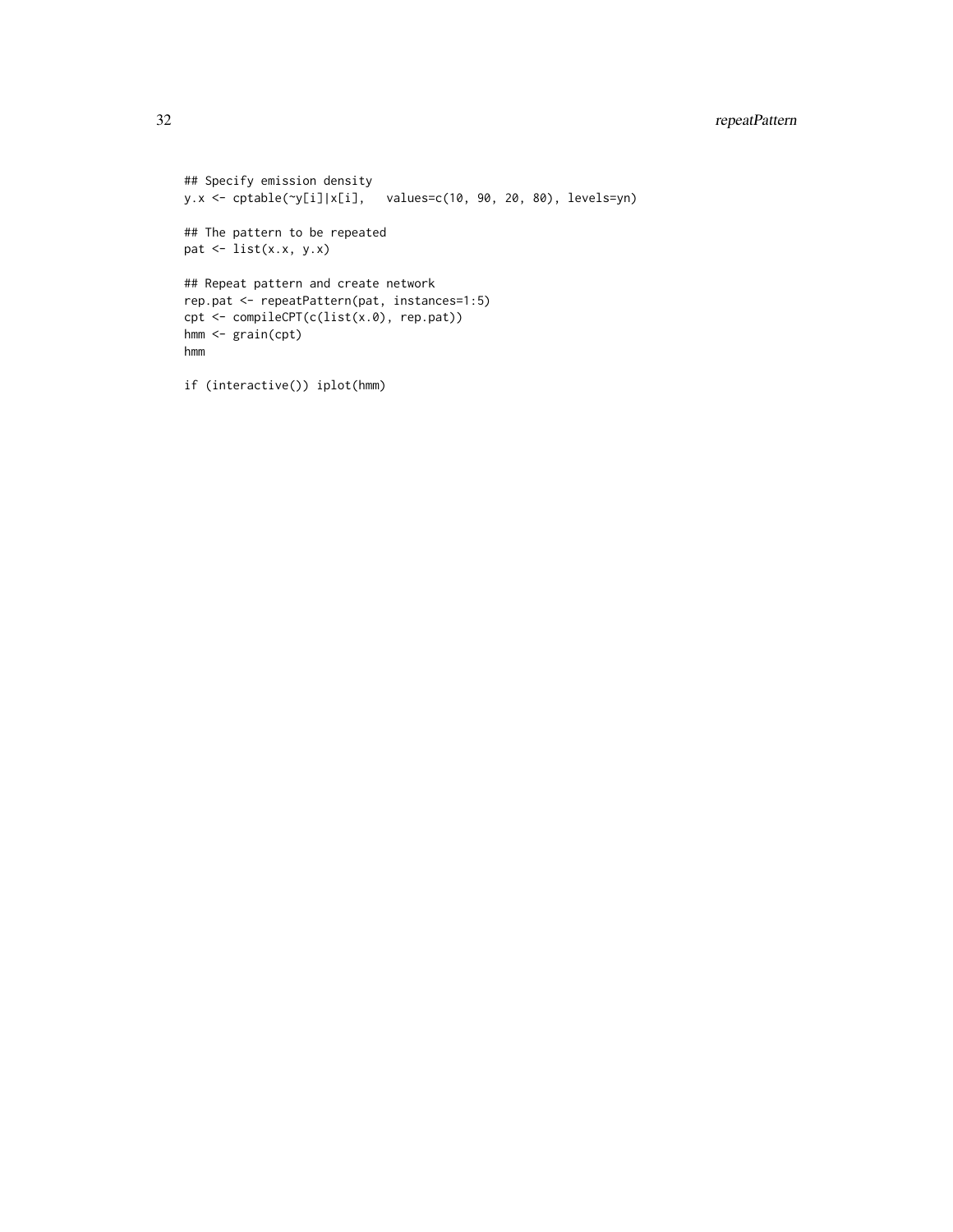# <span id="page-32-0"></span>**Index**

```
∗ datasets
    chest, 2
    grass, 25
∗ models
    cpt-update, 6
    cptable, 7
    finding, 11
    grain-main, 14
    grain-simulate, 16
    grain_compile, 17
    grain_evidence, 18
    grain_predict, 22
    grain_propagate, 23
    querygrain, 29
    repeatPattern, 30
∗ utilities
    components_extract, 3
    components_gather, 5
    cpt-update, 6
    finding, 11
    grain_compile, 17
    grain_evidence, 18
    grain_propagate, 23
    load-save-hugin, 25
    logical, 27
    querygrain, 29
absorbEvidence (grain_evidence), 18
andtab (logical), 27
andtable, 8
andtable (logical), 27
as.data.frame.grain_ev
        (evidence_object), 9
booltab (logical), 27
chest, 2
chest_cpt (chest), 2
compile, 24
```
compile.cpt\_grain *(*grain\_compile*)*, [17](#page-16-0)

compile.grain, *[15](#page-14-0)* compile.grain *(*grain\_compile*)*, [17](#page-16-0) compile.pot\_grain *(*grain\_compile*)*, [17](#page-16-0) compileCPT, *[4](#page-3-0)*, *[8](#page-7-0)*, *[15](#page-14-0)*, *[31](#page-30-0)* compileCPT *(*components\_gather*)*, [5](#page-4-0) compilePOT, *[4](#page-3-0)*, *[8](#page-7-0)*, *[15](#page-14-0)* compilePOT *(*components\_gather*)*, [5](#page-4-0) components\_extract, [3](#page-2-0) components\_gather, [5](#page-4-0) cpt-update, [6](#page-5-0) cptable, [7,](#page-6-0) *[15](#page-14-0)*, *[28](#page-27-0)*

```
evidence (grain_evidence), 18
evidence<- (grain_evidence), 18
evidence_object, 9
extractCPT, 6, 8, 15
extractCPT (components_extract), 3
extractMARG, 6
extractMARG (components_extract), 3
extractPOT, 6, 8, 15
extractPOT (components_extract), 3
```

```
finding, 11
```

```
generics, 12
getEvidence, 12, 30
getEvidence (grain_evidence), 18
getFinding, 15, 19
getFinding (finding), 11
grain, 4, 6, 8, 18, 23, 24, 26, 31
grain (grain-main), 14
grain-main, 14
grain-simulate, 16
grain.cpt_spec (grain-main), 14
grain.CPTspec (grain-main), 14
grain.dModel (grain-main), 14
grain.graphNEL (grain-main), 14
grain.pot_spec (grain-main), 14
grain_compile, 17
grain_evidence, 18
```